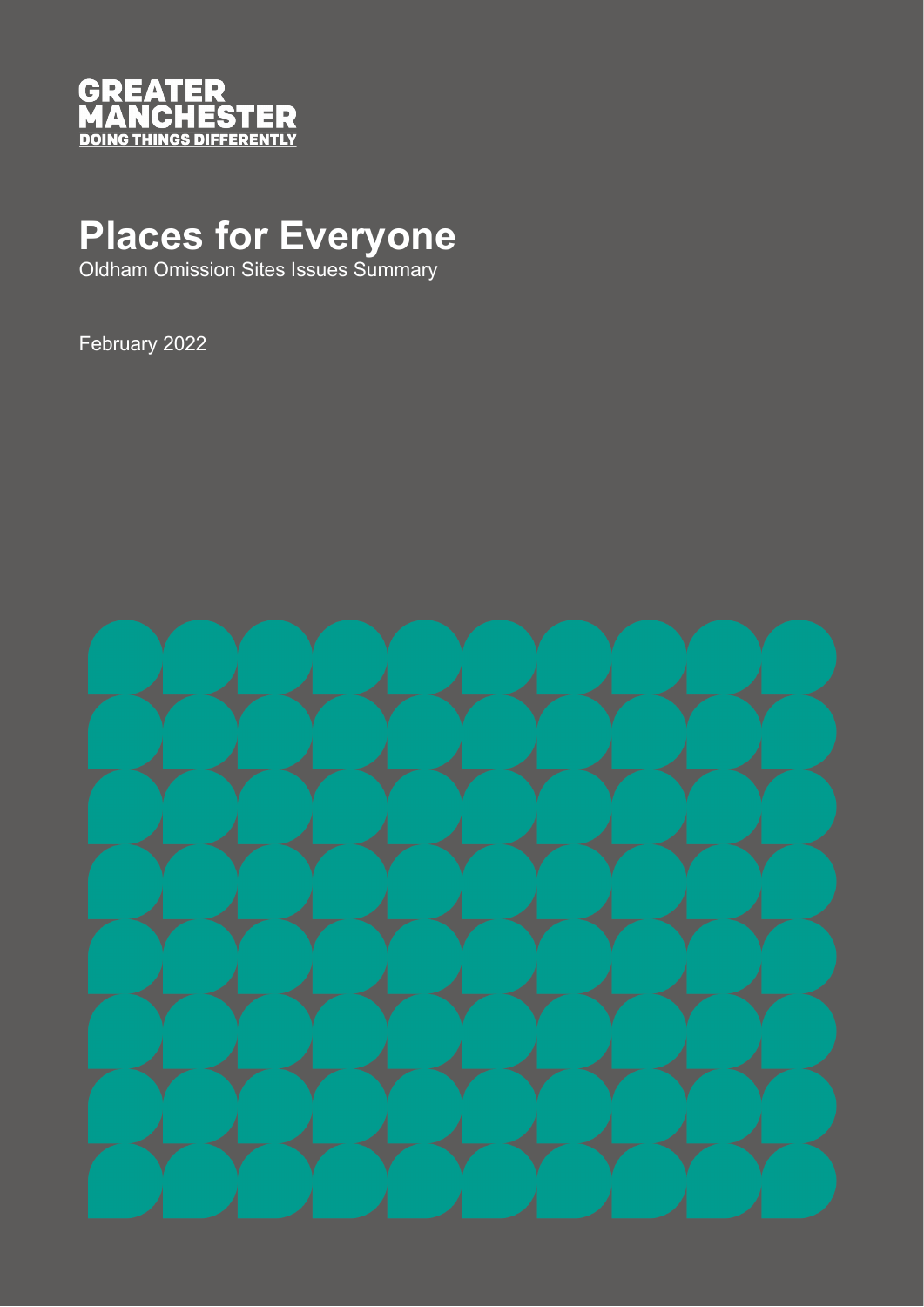## **Omission Sites – Oldham**

| A summary of the issues raised in relation to Omitted Sites in Oldham and the relevant respondents to PfE 2021 is set out below: |  |
|----------------------------------------------------------------------------------------------------------------------------------|--|
|                                                                                                                                  |  |

| Row   | Site name          | Summary of issues raised to PfE2021                              | Summary response to issues raised to PfE2021                              | Respondent name(s)          |
|-------|--------------------|------------------------------------------------------------------|---------------------------------------------------------------------------|-----------------------------|
| OSO.1 | Land at            | Proposed site would be a small and logical urban extension to    | No change considered necessary. The site submitted as part of PfE is      | <b>Chasten Holdings Ltd</b> |
|       | Hollyville and off | the settlement edge.                                             | one site, which was previously submitted as part of the site selection    |                             |
|       | Steadway,          |                                                                  | process (Call for Sites – CfS) as four separate parcels (and includes     |                             |
|       | Greenfield,        | Supporting information provided (see section 5 of the respondent | some land not previously submitted).                                      |                             |
|       | Oldham             | submission), including masterplan showing capacity for 75        |                                                                           |                             |
|       |                    | dwellings.                                                       | Land includes the following Call for Sites records -                      |                             |
|       |                    |                                                                  | CfSID 1483617443781;                                                      |                             |
|       |                    | Considered that site does not have a strong green belt function; | CfSID 1483623338409;                                                      |                             |
|       |                    | has recognisable and defensible boundaries; and does not         | CfS ID 1483625097466; and                                                 |                             |
|       |                    | undermine Boarshurst Conservation Area. There are no known       | CfS ID 1452676167803.                                                     |                             |
|       |                    | constraints and site is sustainable.                             |                                                                           |                             |
|       |                    |                                                                  | The Site Selection Background Paper [03.04.01] sets out the process       |                             |
|       |                    | In addition, comments were submitted against PfE generally on    | used to consider the suitability of sites that had been put forward as    |                             |
|       |                    | housing land supply and site selection methodology and against   | potential locations for development.                                      |                             |
|       |                    | Chew Brook Vale.                                                 | This included the identification of Areas of Search to inform whether a   |                             |
|       |                    |                                                                  | site could be a reasonable alternative                                    |                             |
|       |                    |                                                                  |                                                                           |                             |
|       |                    |                                                                  | Site is in Areas of Search OL-AS-10.                                      |                             |
|       |                    |                                                                  |                                                                           |                             |
|       |                    |                                                                  | Appendix 7 of the Site Selection Paper (03.04.09) explains that CfS       |                             |
|       |                    |                                                                  | ID 1452676167803 is greenfield land in the Green Belt. Not                |                             |
|       |                    |                                                                  | considered suitable for allocation due to the site being relatively small |                             |
|       |                    |                                                                  | in size and of insufficient scale to make a significant contribution      |                             |
|       |                    |                                                                  | towards delivering balanced and inclusive growth and achieving the        |                             |
|       |                    |                                                                  | overall vision, objectives and spatial strategy, including boosting the   |                             |
|       |                    |                                                                  | competitiveness of the northern areas and addressing housing need.        |                             |
|       |                    |                                                                  | It was therefore not considered suitable for inclusion as a strategic     |                             |
|       |                    |                                                                  | allocation.                                                               |                             |
|       |                    |                                                                  |                                                                           |                             |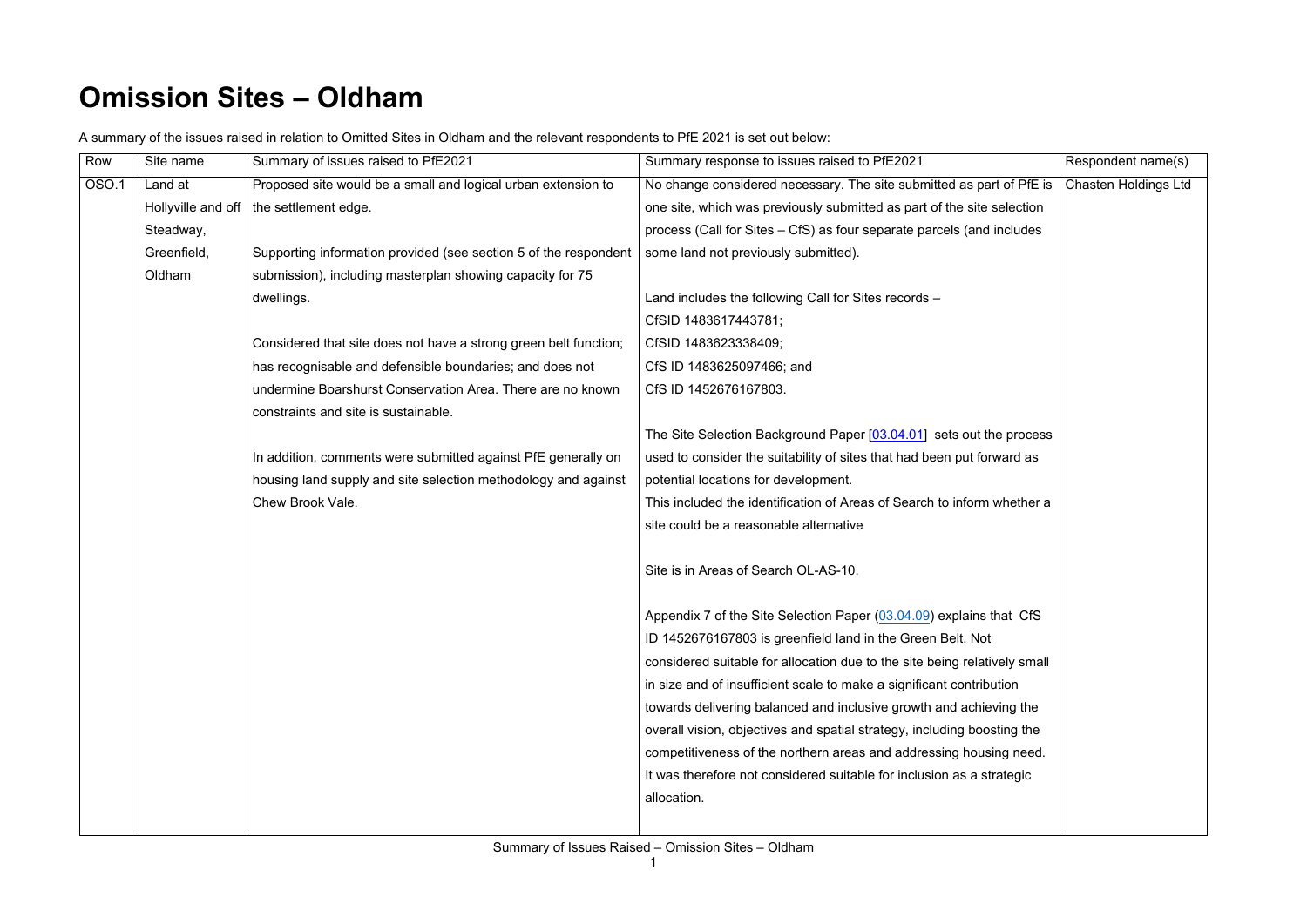| Row               | Site name     | Summary of issues raised to PfE2021                                 | Summary response to issues raised to PfE2021                               | Respondent name(s)      |
|-------------------|---------------|---------------------------------------------------------------------|----------------------------------------------------------------------------|-------------------------|
|                   |               |                                                                     | The remaining CfS above mostly consist of greenfield land in the           |                         |
|                   |               |                                                                     | Green Belt. Not considered suitable for allocation as there is sufficient  |                         |
|                   |               |                                                                     | housing land supply identified to deliver the vision, plan objectives      |                         |
|                   |               |                                                                     | and overall spatial strategy whilst maintaining a reasonable buffer.       |                         |
| <b>OSO.2</b>      | Land south of | General representation submitted against PfE by Chorlton            | No change considered necessary. The site has been submitted and            | Mr J Downs              |
|                   | The Shaws &   | Planning on behalf of a number of individual landowners             | considered previously as part of the site selection process. See Call      |                         |
|                   | Redwood Road, | highlighting the need for more development land to meet             | for Sites ID 1452531902708 (Land at Higher Shaws).                         |                         |
|                   | Uppermill,    | aspirations for growth. Various sites submitted.                    |                                                                            |                         |
|                   | Oldham        |                                                                     | The Site Selection Background Paper (Doc ref: 03.04.01) sets out the       |                         |
|                   |               | Issues raised in the representation included the need for a Green   | process used to consider the suitability of sites that had been put        |                         |
|                   |               | Belt review as part of Local Plan preparation is essential with the | forward as potential locations for development.                            |                         |
|                   |               | allocation of land for small / medium housing as well as larger     | 03.04.01 Site Selection Background Paper (3).pdf                           |                         |
|                   |               | sites. This should be a range of sites in a wide spread of          | This included the identification of Areas of Search to inform whether a    |                         |
|                   |               | locations to meet demand and choice.                                | site could be considered to be a reasonable alternative                    |                         |
|                   |               |                                                                     | Site is in Area of Search OL-AS-9.                                         |                         |
|                   |               |                                                                     | Appendix 7 of the Site Selection Paper (03.04.09) explains that the        |                         |
|                   |               |                                                                     | site is 100% greenfield site in the Green Belt. It is small in size and of |                         |
|                   |               |                                                                     | insufficient scale to make a significant contribution towards delivering   |                         |
|                   |               |                                                                     | balanced and inclusive growth and achieving the overall vision,            |                         |
|                   |               |                                                                     | objectives and spatial strategy, including boosting the                    |                         |
|                   |               |                                                                     | competitiveness of the northern areas and addressing housing need.         |                         |
|                   |               |                                                                     | It was therefore not considered suitable for inclusion as a strategic      |                         |
|                   |               |                                                                     | allocation.                                                                |                         |
| OSO <sub>.3</sub> | Rumbles Lane, | General representation submitted against PfE by Chorlton            | No change considered necessary. The site has been submitted and            | <b>Quantum Star Ltd</b> |
|                   | Delph, Oldham | Planning on behalf of a number of individual landowners             | considered previously as part of the site selection process. See CfS       |                         |
|                   |               | highlighting the need for more development land to meet             | ID 1452507454470 (Winter 15/16).                                           |                         |
|                   |               | aspirations for growth. Various sites submitted.                    |                                                                            |                         |
|                   |               |                                                                     | Site not proposed for allocation as it did not fall within an Area of      |                         |
|                   |               | Issues raised in the representation included the need for a Green   | Search (see Appendix 5 to Site Selection Topic Paper 03.04.07).            |                         |
|                   |               | Belt review as part of Local Plan preparation is essential with the | Page 29 of the Site Selection Background Paper July 2021 (03.04.01)        |                         |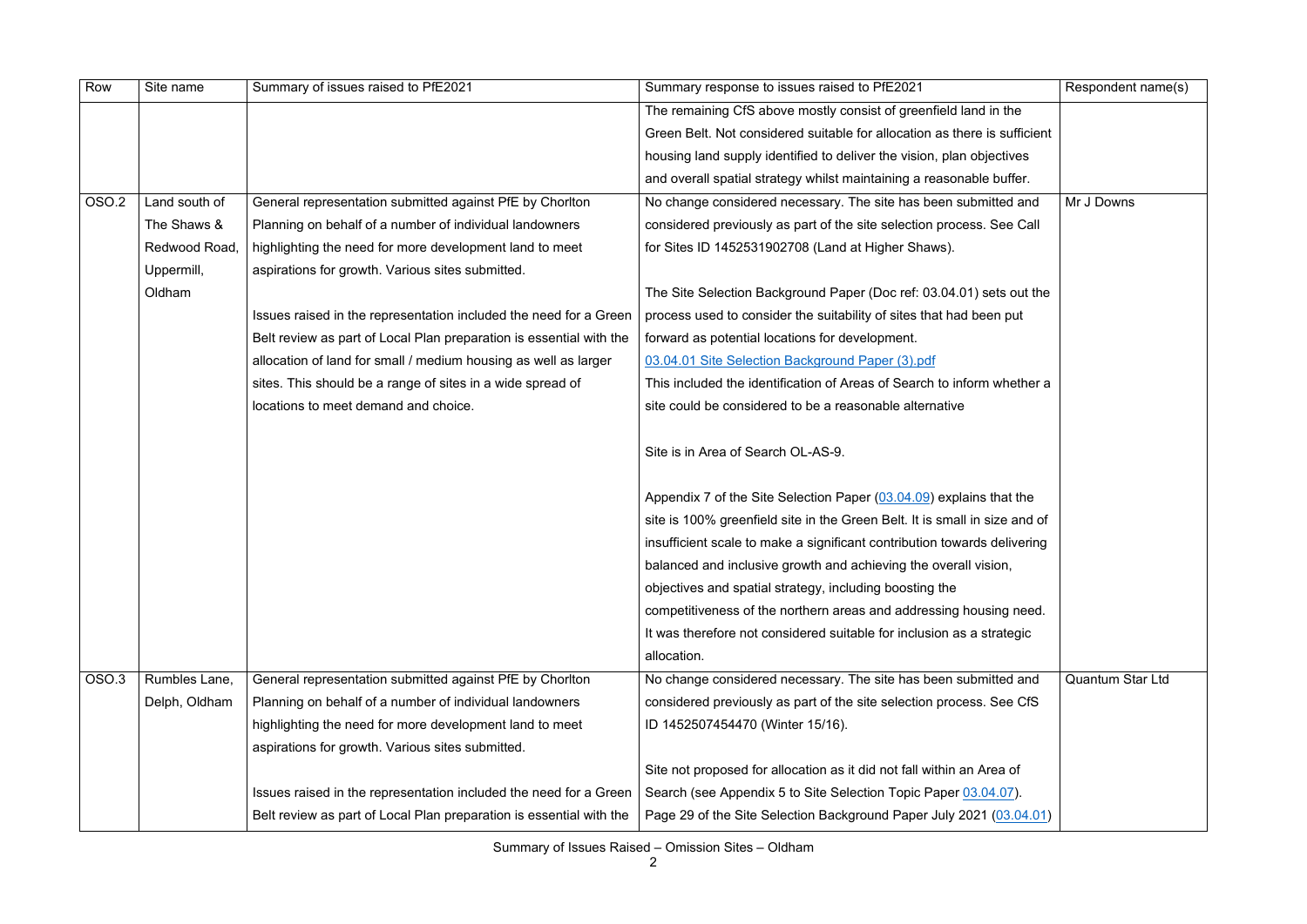| Row          | Site name       | Summary of issues raised to PfE2021                                 | Summary response to issues raised to PfE2021                                                                                        | Respondent name(s) |
|--------------|-----------------|---------------------------------------------------------------------|-------------------------------------------------------------------------------------------------------------------------------------|--------------------|
|              |                 | allocation of land for small / medium housing as well as larger     | states the sites which fall outside Areas of Search have not been                                                                   |                    |
|              |                 | sites. This should be a range of sites in a wide spread of          | considered any further as part of this site selection process as they                                                               |                    |
|              |                 | locations to meet demand and choice.                                | are not considered to be reasonable alternatives for meeting the                                                                    |                    |
|              |                 |                                                                     | overall vision, strategy and objectives.                                                                                            |                    |
| <b>OSO.4</b> | Summershades,   | General representation submitted against PfE by Chorlton            | No change considered necessary. The site has been submitted and                                                                     | The Trustees       |
|              | Grasscroft,     | Planning on behalf of a number of individual landowners             | considered previously as part of the site selection process. See CfS                                                                |                    |
|              | Oldham          | highlighting the need for more development land to meet             | ID 1452177176503 (Winter 15/16).                                                                                                    |                    |
|              |                 | aspirations for growth. Various sites submitted.                    |                                                                                                                                     |                    |
|              |                 |                                                                     | Site not proposed for allocation as it did not fall within an Area of                                                               |                    |
|              |                 | Issues raised in the representation included the need for a Green   | Search (see Appendix 5 to Site Selection Topic Paper 03.04.07).                                                                     |                    |
|              |                 | Belt review as part of Local Plan preparation is essential with the | Page 29 of the Site Selection Background Paper July 2021 (03.04.01)                                                                 |                    |
|              |                 | allocation of land for small / medium housing as well as larger     | states the sites which fall outside Areas of Search have not been                                                                   |                    |
|              |                 | sites. This should be a range of sites in a wide spread of          | considered any further as part of this site selection process as they                                                               |                    |
|              |                 | locations to meet demand and choice.                                | are not considered to be reasonable alternatives for meeting the                                                                    |                    |
|              |                 |                                                                     | overall vision, strategy and objectives.                                                                                            |                    |
| <b>OSO.5</b> | Ripponden       | General representation submitted against PfE by Chorlton            | No change considered necessary. The site has been submitted and                                                                     | Mr K Henthorn.     |
|              | Road, Denshaw   | Planning on behalf of a number of individual landowners             | considered previously as part of the site selection process. See CfS                                                                |                    |
|              | Village         | highlighting the need for more development land to meet             | ID 1452525392340 (Winter 15/15).                                                                                                    |                    |
|              | expansion site, | aspirations for growth. Various sites submitted.                    |                                                                                                                                     |                    |
|              | Oldham          |                                                                     | Site not proposed for allocation as it did not fall within an Area of                                                               |                    |
|              |                 |                                                                     | Issues raised in the representation included the need for a Green   Search (see Appendix 5 to Site Selection Topic Paper 03.04.07). |                    |
|              |                 | Belt review as part of Local Plan preparation is essential with the | Page 29 of the Site Selection Background Paper July 2021 (03.04.01)                                                                 |                    |
|              |                 | allocation of land for small / medium housing as well as larger     | states the sites which fall outside Areas of Search have not been                                                                   |                    |
|              |                 | sites. This should be a range of sites in a wide spread of          | considered any further as part of this site selection process as they                                                               |                    |
|              |                 | locations to meet demand and choice.                                | are not considered to be reasonable alternatives for meeting the                                                                    |                    |
|              |                 |                                                                     | overall vision, strategy and objectives.                                                                                            |                    |
| OSO.6        | Long Lane,      | General representation submitted against PfE by Chorlton            | No change considered necessary. The site has been submitted and                                                                     | Mr and Mrs A Lord. |
|              | Dobcross,       | Planning on behalf of a number of individual landowners             | considered previously as part of the site selection process. See CfS                                                                |                    |
|              | Oldham          | highlighting the need for more development land to meet             | ID 1452510912130 (Winter 15/16).                                                                                                    |                    |
|              |                 | aspirations for growth. Various sites submitted.                    |                                                                                                                                     |                    |
|              |                 |                                                                     | Site not proposed for allocation as it did not fall within an Area of                                                               |                    |
|              |                 |                                                                     | Search (see Appendix 5 to Site Selection Topic Paper 03.04.07).                                                                     |                    |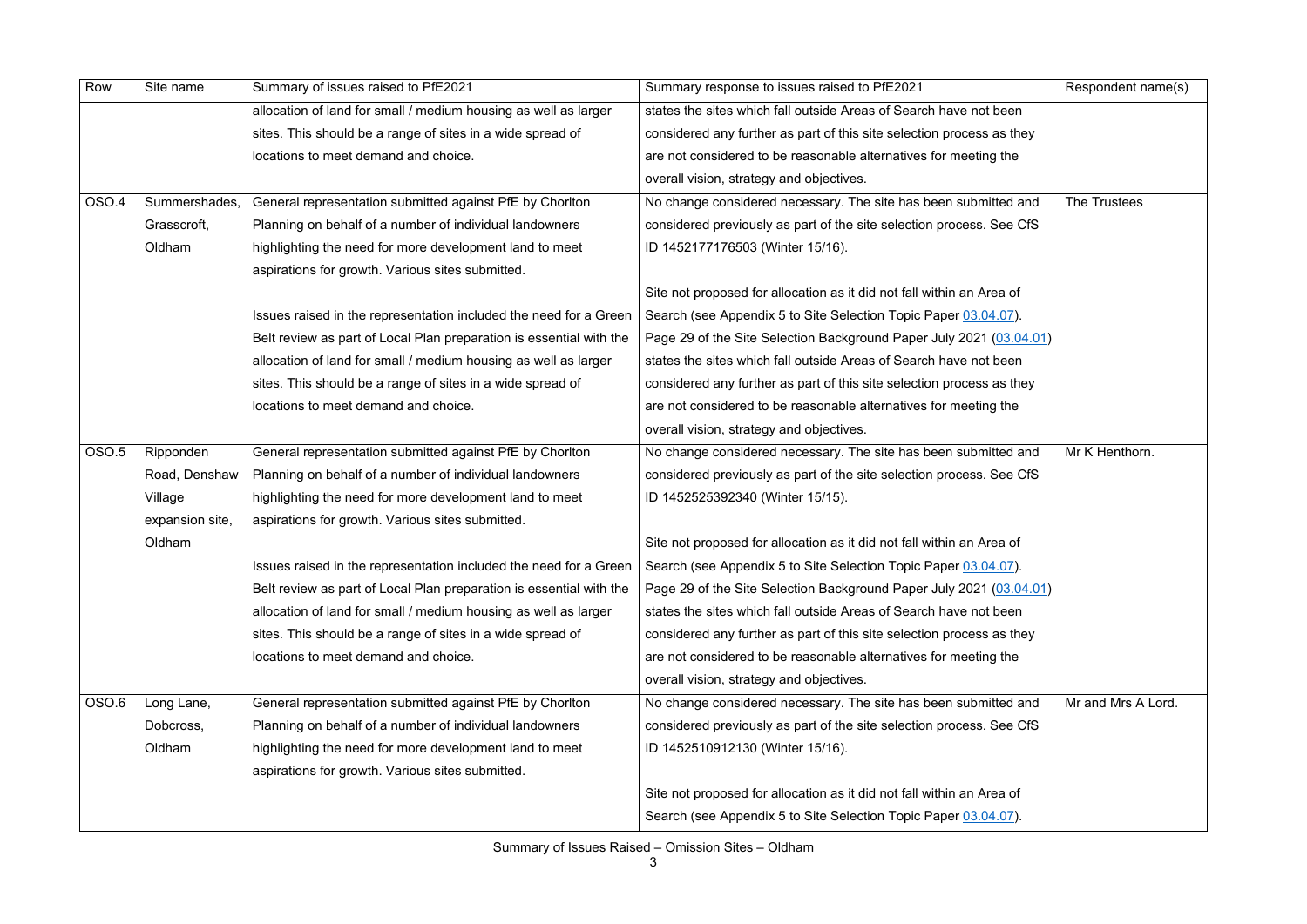| Row   | Site name      | Summary of issues raised to PfE2021                                 | Summary response to issues raised to PfE2021                          | Respondent name(s)  |
|-------|----------------|---------------------------------------------------------------------|-----------------------------------------------------------------------|---------------------|
|       |                | Issues raised in the representation included the need for a Green   | Page 29 of the Site Selection Background Paper July 2021 (03.04.01)   |                     |
|       |                | Belt review as part of Local Plan preparation is essential with the | states the sites which fall outside Areas of Search have not been     |                     |
|       |                | allocation of land for small / medium housing as well as larger     | considered any further as part of this site selection process as they |                     |
|       |                | sites. This should be a range of sites in a wide spread of          | are not considered to be reasonable alternatives for meeting the      |                     |
|       |                | locations to meet demand and choice.                                | overall vision, strategy and objectives.                              |                     |
|       |                |                                                                     |                                                                       |                     |
| OSO.7 | Stoneswood     | General representation submitted against PfE by Chorlton            | No change considered necessary. The site has been submitted and       | Mr BH Tomlinson.    |
|       | Farm, Delph,   | Planning on behalf of a number of individual landowners             | considered previously as part of the site selection process. See CfS  |                     |
|       | Oldham         | highlighting the need for more development land to meet             | ID 1452179091003 (Winter 15/16).                                      |                     |
|       |                | aspirations for growth. Various sites submitted.                    |                                                                       |                     |
|       |                |                                                                     | Site not proposed for allocation as it did not fall within an Area of |                     |
|       |                | Issues raised in the representation included the need for a Green   | Search (see Appendix 5 to Site Selection Topic Paper 03.04.07).       |                     |
|       |                | Belt review as part of Local Plan preparation is essential with the | Page 29 of the Site Selection Background Paper July 2021 (03.04.01)   |                     |
|       |                | allocation of land for small / medium housing as well as larger     | states the sites which fall outside Areas of Search have not been     |                     |
|       |                | sites. This should be a range of sites in a wide spread of          | considered any further as part of this site selection process as they |                     |
|       |                | locations to meet demand and choice.                                | are not considered to be reasonable alternatives for meeting the      |                     |
|       |                |                                                                     | overall vision, strategy and objectives.                              |                     |
| OSO.8 | Off Ward Lane, | General representation submitted against PfE by Chorlton            | No change considered necessary. The site has been submitted and       | Ms K Welton.        |
|       | Diggle, Oldham | Planning on behalf of a number of individual landowners             | considered previously as part of the site selection process. See CfS  |                     |
|       |                | highlighting the need for more development land to meet             | ID 1452512343027 (Winter 15/16).                                      |                     |
|       |                | aspirations for growth. Various sites submitted.                    |                                                                       |                     |
|       |                |                                                                     | Site not proposed for allocation as it did not fall within an Area of |                     |
|       |                | Issues raised in the representation included the need for a Green   | Search (see Appendix 5 to Site Selection Topic Paper 03.04.07).       |                     |
|       |                | Belt review as part of Local Plan preparation is essential with the | Page 29 of the Site Selection Background Paper July 2021 (03.04.01)   |                     |
|       |                | allocation of land for small / medium housing as well as larger     | states the sites which fall outside Areas of Search have not been     |                     |
|       |                | sites. This should be a range of sites in a wide spread of          | considered any further as part of this site selection process as they |                     |
|       |                | locations to meet demand and choice.                                | are not considered to be reasonable alternatives for meeting the      |                     |
|       |                |                                                                     | overall vision, strategy and objectives.                              |                     |
| OSO.9 | Brimmycroft    | General representation submitted against PfE by Chorlton            | No change considered necessary. The site has been submitted and       | Mr and Mrs A Hegab. |
|       | Farm, Denshaw  | Planning on behalf of a number of individual landowners             | considered previously as part of the site selection process. See CfS  |                     |
|       | Village        | highlighting the need for more development land to meet             | ID 1452526577038 (Winter 15/16).                                      |                     |
|       |                | aspirations for growth. Various sites submitted.                    |                                                                       |                     |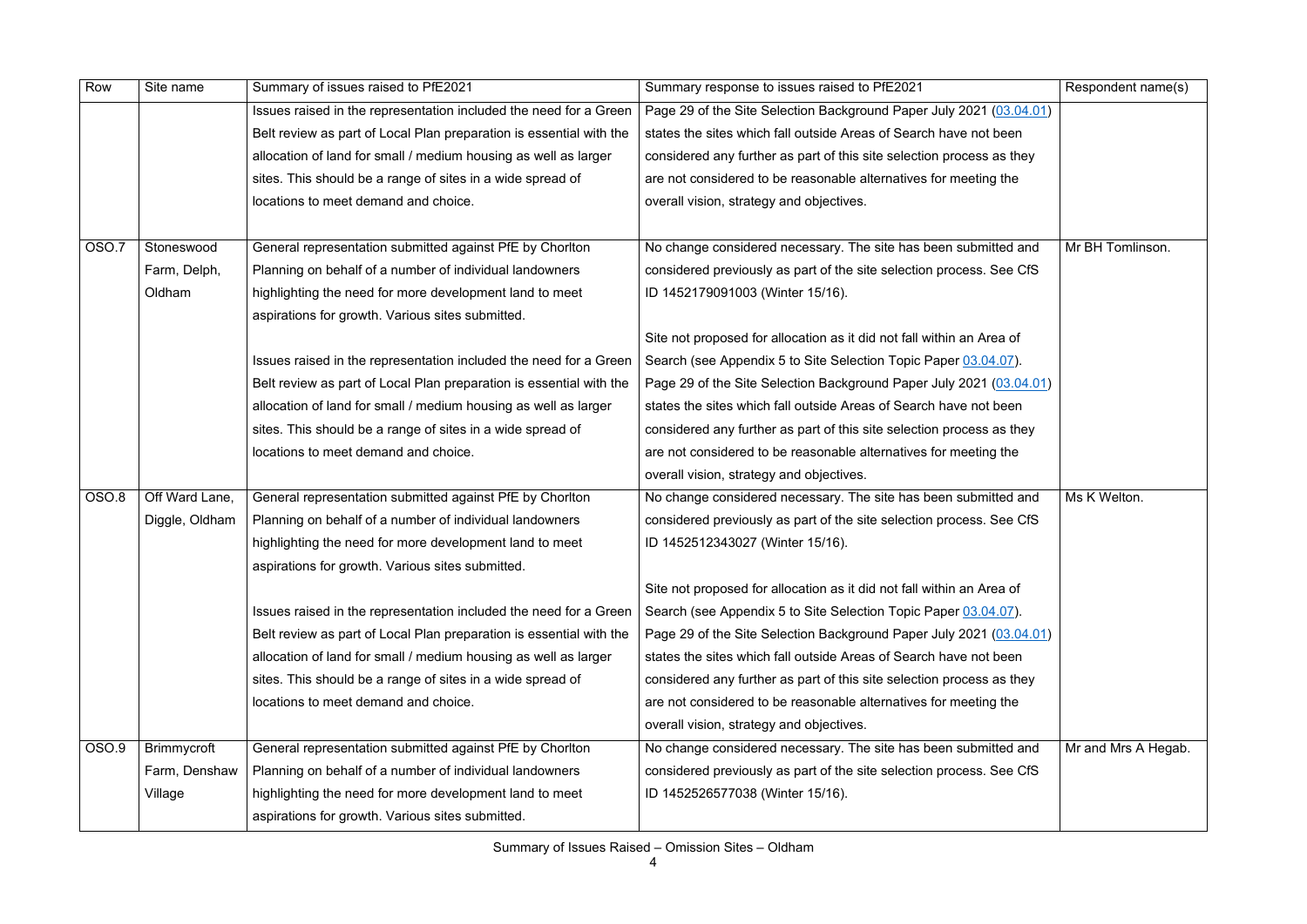| Row    | Site name        | Summary of issues raised to PfE2021                                 | Summary response to issues raised to PfE2021                               | Respondent name(s) |
|--------|------------------|---------------------------------------------------------------------|----------------------------------------------------------------------------|--------------------|
|        | expansion site,  |                                                                     | Site not proposed for allocation as it did not fall within an Area of      |                    |
|        | Oldham           | Issues raised in the representation included the need for a Green   | Search (see Appendix 5 to Site Selection Topic Paper 03.04.07).            |                    |
|        |                  | Belt review as part of Local Plan preparation is essential with the | Page 29 of the Site Selection Background Paper July 2021 (03.04.01)        |                    |
|        |                  | allocation of land for small / medium housing as well as larger     | states the sites which fall outside Areas of Search have not been          |                    |
|        |                  | sites. This should be a range of sites in a wide spread of          | considered any further as part of this site selection process as they      |                    |
|        |                  | locations to meet demand and choice.                                | are not considered to be reasonable alternatives for meeting the           |                    |
|        |                  |                                                                     | overall vision, strategy and objectives.                                   |                    |
| OSO.10 | Corbett Way,     | General representation submitted against PfE by Chorlton            | No change considered necessary. The site has been submitted and            | Mrs S Ingram.      |
|        | Denshaw,         | Planning on behalf of a number of individual landowners             | considered previously as part of the site selection process. See CfS       |                    |
|        | Oldham           | highlighting the need for more development land to meet             | ID 1452528478291 (Winter 15/16).                                           |                    |
|        |                  | aspirations for growth. Various sites submitted.                    |                                                                            |                    |
|        |                  |                                                                     | Site falls within Areas of Search OL-AS-13.                                |                    |
|        |                  | Issues raised in the representation included the need for a Green   |                                                                            |                    |
|        |                  | Belt review as part of Local Plan preparation is essential with the | Appendix 7 of the Site Selection Paper (03.04.09) explains that the        |                    |
|        |                  | allocation of land for small / medium housing as well as larger     | site is brownfield land, however it is small in size and of insufficient   |                    |
|        |                  | sites. This should be a range of sites in a wide spread of          | scale to make a significant contribution towards delivering balanced       |                    |
|        |                  | locations to meet demand and choice.                                | and inclusive growth and achieving the overall vision, objectives and      |                    |
|        |                  |                                                                     | spatial strategy, including boosting the competitiveness of the            |                    |
|        |                  |                                                                     | northern areas and addressing housing need. It was therefore not           |                    |
|        |                  |                                                                     | considered suitable for inclusion as a strategic allocation.               |                    |
|        | $OSO.11$ Land at | General representation submitted against PfE by Chorlton            | No change considered necessary. The site has been submitted and            | Mrs K McAvoy       |
|        | Waterfield Way,  | Planning on behalf of a number of individual landowners             | considered previously as part of the site selection process. See CfS       |                    |
|        | Failsworth       | highlighting the need for more development land to meet             | ID 1624523343002.                                                          |                    |
|        |                  | aspirations for growth. Various sites submitted.                    |                                                                            |                    |
|        |                  |                                                                     | Site is within Area of Search OL-AS-8.                                     |                    |
|        |                  | Issues raised in the representation included the need for a Green   |                                                                            |                    |
|        |                  | Belt review as part of Local Plan preparation is essential with the | Appendix 7 of the Site Selection Paper (03.04.09) explains that the        |                    |
|        |                  | allocation of land for small / medium housing as well as larger     | site is greenfield land in the Green Belt. The site was not considered     |                    |
|        |                  | sites. This should be a range of sites in a wide spread of          | suitable for the following reasons: 1) it is considered that it would lead |                    |
|        |                  | locations to meet demand and choice.                                | to over development; and 2) sufficient housing land supply identified      |                    |
|        |                  |                                                                     | to deliver the vision, plan objectives and overall spatial strategy whilst |                    |
|        |                  |                                                                     | maintaining a reasonable buffer.                                           |                    |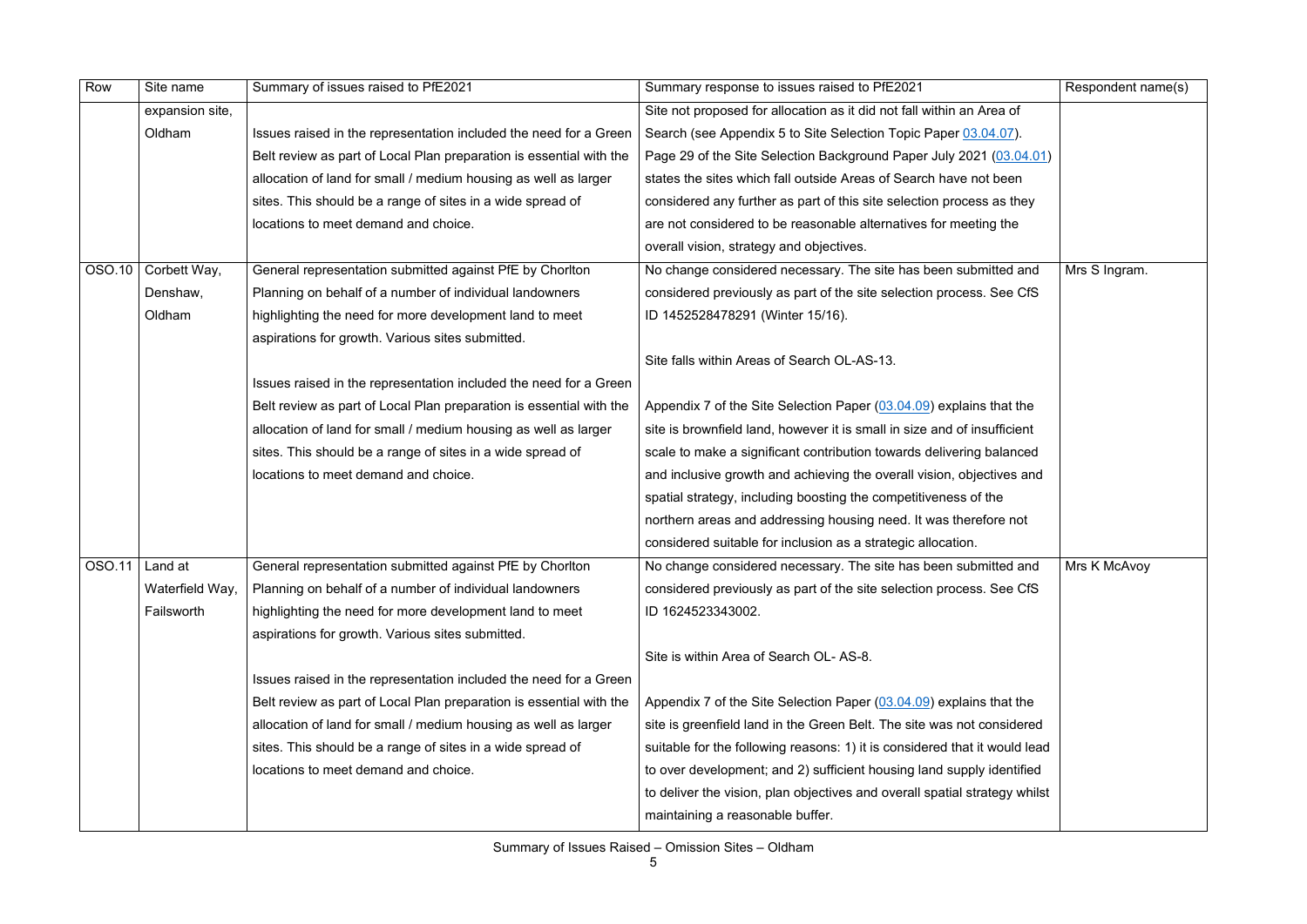| Row    | Site name     | Summary of issues raised to PfE2021                                    | Summary response to issues raised to PfE2021                              | Respondent name(s) |
|--------|---------------|------------------------------------------------------------------------|---------------------------------------------------------------------------|--------------------|
| OSO.12 | Paulden Farm, | General representation submitted against PfE by Chorlton               | No change considered necessary. The site has been submitted and           | Mr D Winterbottom  |
|        | Waterhead,    | Planning on behalf of a number of individual landowners                | considered previously as part of the site selection process. See CfS      |                    |
|        | Oldham        | highlighting the need for more development land to meet                | ID 1452261142124 (Winter 15/16).                                          |                    |
|        |               | aspirations for growth. Various sites submitted.                       |                                                                           |                    |
|        |               |                                                                        | Site not proposed for allocation as it did not fall within an Area of     |                    |
|        |               | Issues raised in the representation included the need for a Green      | Search (see Appendix 5 to Site Selection Topic Paper 03.04.07).           |                    |
|        |               | Belt review as part of Local Plan preparation is essential with the    | Page 29 of the Site Selection Background Paper July 2021 (03.04.01)       |                    |
|        |               | allocation of land for small / medium housing as well as larger        | states the sites which fall outside Areas of Search have not been         |                    |
|        |               | sites. This should be a range of sites in a wide spread of             | considered any further as part of this site selection process as they     |                    |
|        |               | locations to meet demand and choice.                                   | are not considered to be reasonable alternatives for meeting the          |                    |
|        |               |                                                                        | overall vision, strategy and objectives.                                  |                    |
| OSO.13 | Land at       | General representation submitted against PfE by Chorlton               | No change considered necessary. New site not previously submitted         | Mr Z Iqbal.        |
|        | Waterhead,    | Planning on behalf of a number of individual landowners                | and considered as part of the site selection process.                     |                    |
|        | Oldham        | highlighting the need for more development land to meet                | Sufficient land has been provided to meet the housing and                 |                    |
|        |               | aspirations for growth. Various sites submitted.                       | employment needs. See Employment Topic Paper (05.01.04) and               |                    |
|        |               |                                                                        | Housing Topic Paper (06.01.03).                                           |                    |
|        |               | Issues raised in the representation included the need for a Green      |                                                                           |                    |
|        |               | Belt review as part of Local Plan preparation is essential with the    |                                                                           |                    |
|        |               | allocation of land for small / medium housing as well as larger        |                                                                           |                    |
|        |               | sites. This should be a range of sites in a wide spread of             |                                                                           |                    |
|        |               | locations to meet demand and choice.                                   |                                                                           |                    |
| OSO.14 | Land North of | Representation against PfE generally concerning vision and key         | Part of site considered as part of Woodhouses Cluster in GMSF 2019        | D Jones            |
|        | Ashton Road,  | diagram, Policy JP-H1 and Policy JO-G 11.                              | (Policy GM Allocation 22). The allocation was removed as part of PfE      |                    |
|        | Woodhouses    |                                                                        | 2021 for the following reasons: 1) it is considered that it would lead to |                    |
|        |               | Object to site remaining as Green Belt, it should be released and      | over development; and 2) Sufficient housing land supply identified to     |                    |
|        |               | allocated for around 50 homes. Reasons provided as to why site         | deliver the vision, plan objectives and overall spatial strategy whilst   |                    |
|        |               | is considered suitable - is in a sustainable location; land is laid to | maintaining a reasonable buffer.                                          |                    |
|        |               | pasture but not used for grazing; safe access; an Extended             |                                                                           |                    |
|        |               | Phase 1 Habitat Survey confirms the suitability for development        |                                                                           |                    |
|        |               | in ecology terms; site is in Flood Zone 1; development would           |                                                                           |                    |
|        |               | adversely affect the setting of Woodhouses Conservation Area;          |                                                                           |                    |
|        |               | and there is no PROW or TPOs.                                          |                                                                           |                    |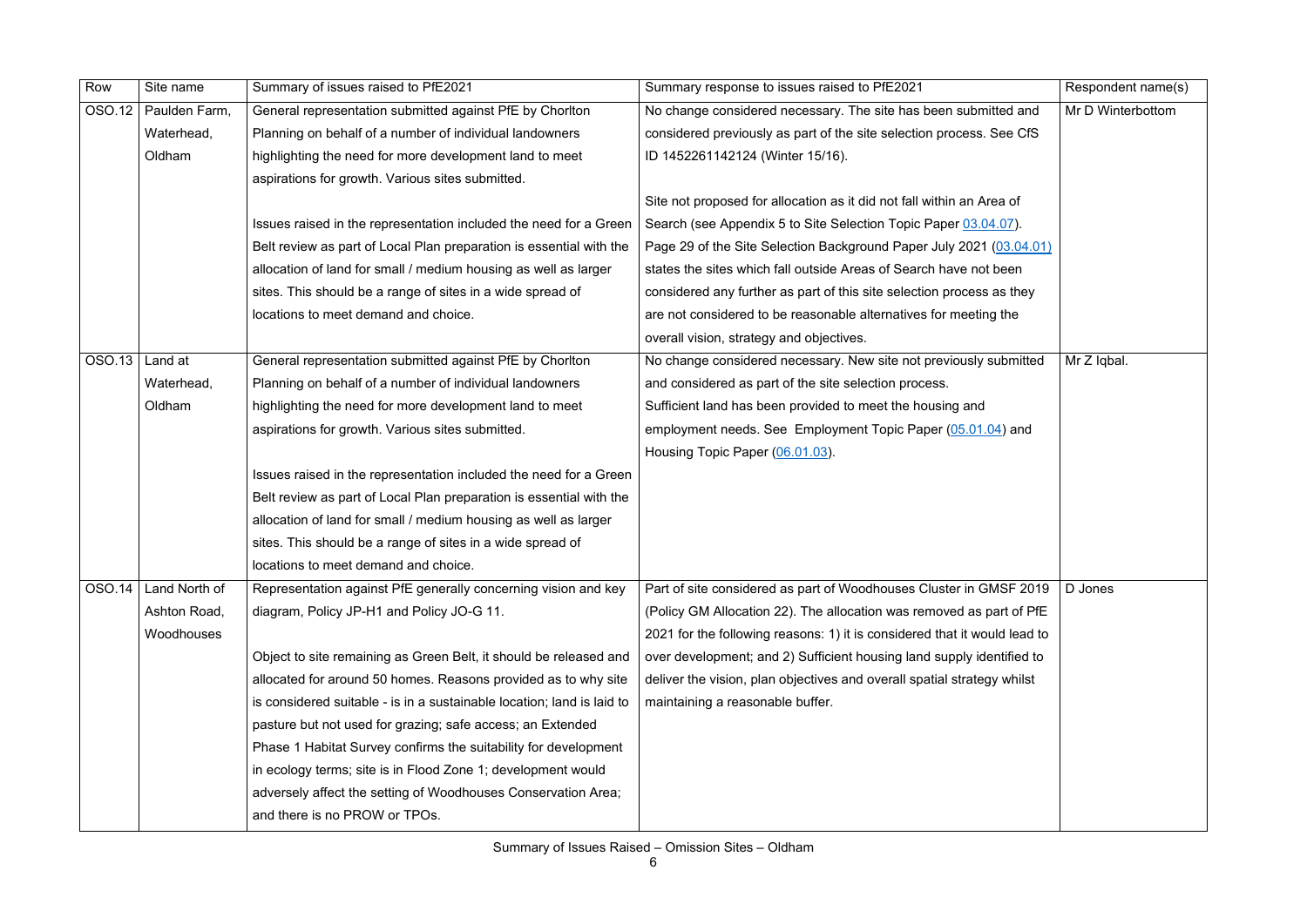| Row    | Site name            | Summary of issues raised to PfE2021                                                                                        | Summary response to issues raised to PfE2021                               | Respondent name(s)  |
|--------|----------------------|----------------------------------------------------------------------------------------------------------------------------|----------------------------------------------------------------------------|---------------------|
|        |                      | Clarity sought regarding reasons for refusal. Disagree with<br>reasons and conclusions drawn. Site is suitable, available. |                                                                            |                     |
|        |                      | deliverable and developable.                                                                                               |                                                                            |                     |
| OSO.15 | Failsworth           | General representation submitted against PfE by Chorlton                                                                   | The site has been submitted and considered previously as part of the       | Mr W Clarke.        |
|        | Road,                | Planning on behalf of a number of individual landowners                                                                    | site selection process. See CfS ID 1624523343003.                          |                     |
|        | Woodhouses,          | highlighting the need for more development land to meet                                                                    |                                                                            |                     |
|        | Oldham               | aspirations for growth. Various sites submitted.                                                                           | Site falls in Area of Search OL-AS-8.                                      |                     |
|        |                      | Issues raised in the representation included the need for a Green                                                          | Appendix 7 of the Site Selection Paper (03.04.09) explains that the        |                     |
|        |                      | Belt review as part of Local Plan preparation is essential with the                                                        | site is greenfield land in the Green Belt. Site considered as part of      |                     |
|        |                      | allocation of land for small / medium housing as well as larger                                                            | options development for the Woodhouses Cluster. The site was not           |                     |
|        |                      | sites. This should be a range of sites in a wide spread of                                                                 | considered suitable for the following reasons: 1) it is considered that it |                     |
|        |                      | locations to meet demand and choice.                                                                                       | would lead to over development; and 2) sufficient housing land supply      |                     |
|        |                      |                                                                                                                            | identified to deliver the vision, plan objectives and overall spatial      |                     |
|        |                      |                                                                                                                            | strategy whilst maintaining a reasonable buffer.                           |                     |
| OSO.16 | Land at Healds       | General representation submitted against PfE by Chorlton                                                                   | The site has been submitted and considered previously as part of the       | Mr A and Mr D       |
|        | Green,               | Planning on behalf of a number of individual landowners                                                                    | site selection process. See CfS ID $1453455296164$ (Winter $15/16 -$       | Tomlinson and Lees. |
|        | Chadderton           | highlighting the need for more development land to meet                                                                    | Healds Green) and CfS ID 1452339141818 (Winter 15/16 - Lees                |                     |
|        | Village infill site, | aspirations for growth. Various sites submitted.                                                                           | Field)                                                                     |                     |
|        | Oldham               | Issues raised in the representation included the need for a Green                                                          | Site is within Area of Search OLRO-AS-1.                                   |                     |
|        |                      | Belt review as part of Local Plan preparation is essential with the                                                        |                                                                            |                     |
|        |                      | allocation of land for small / medium housing as well as larger                                                            | Appendix 7 of the Site Selection Paper (03.04.09) explains that the        |                     |
|        |                      | sites. This should be a range of sites in a wide spread of                                                                 | site is greenfield land in the Green Belt. Not considered suitable for     |                     |
|        |                      | locations to meet demand and choice.                                                                                       | allocation for following reasons: 1) it would lead to over development;    |                     |
|        |                      |                                                                                                                            | and 2) due it being relatively small in size and of insufficient scale to  |                     |
|        |                      |                                                                                                                            | make a significant contribution towards delivering balanced and            |                     |
|        |                      |                                                                                                                            | inclusive growth and achieving the overall vision, objectives and          |                     |
|        |                      |                                                                                                                            | spatial strategy, including boosting the competitiveness of the            |                     |
|        |                      |                                                                                                                            | northern areas and addressing housing need.                                |                     |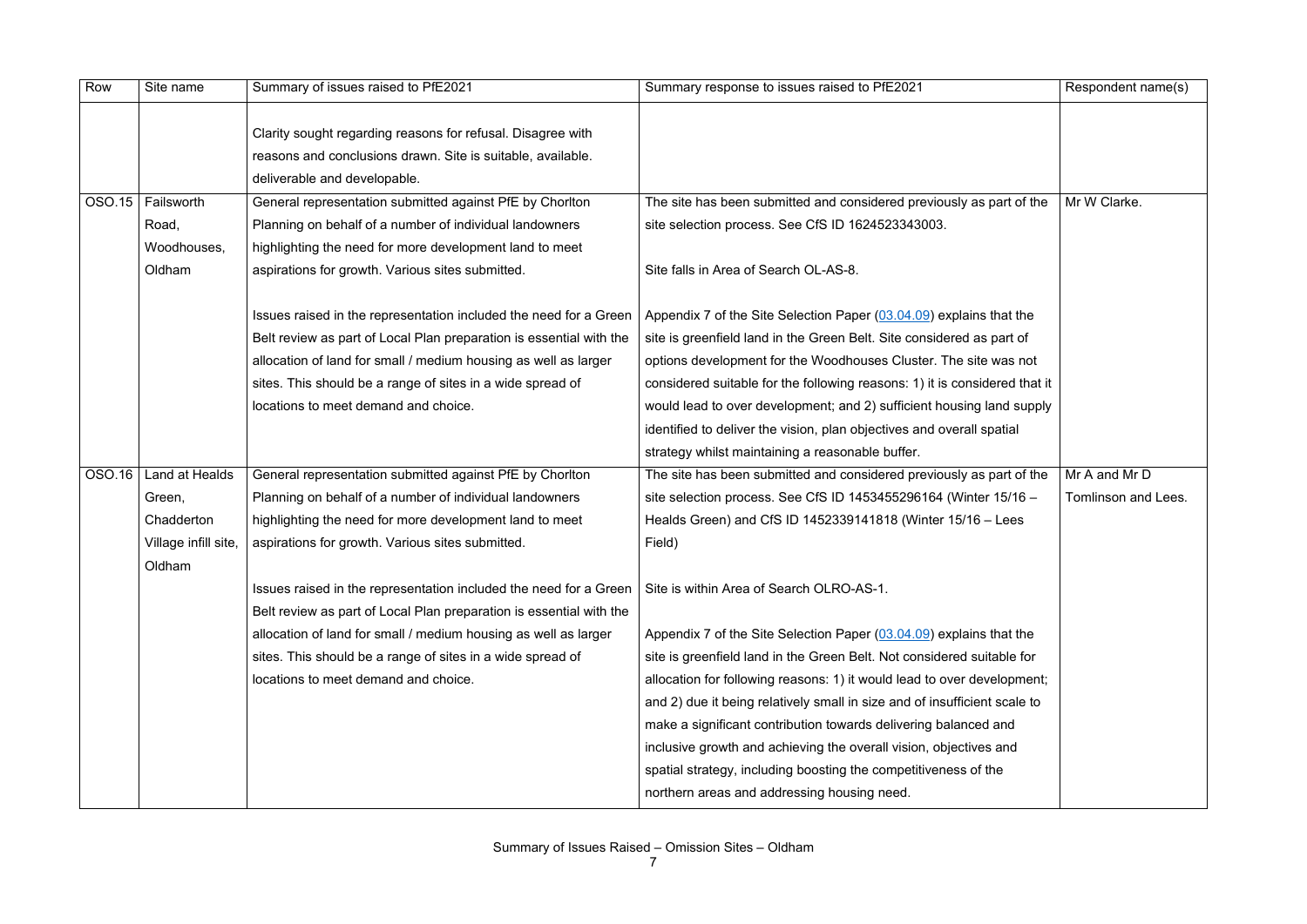| Row           | Site name          | Summary of issues raised to PfE2021                                 | Summary response to issues raised to PfE2021                                 | Respondent name(s)    |
|---------------|--------------------|---------------------------------------------------------------------|------------------------------------------------------------------------------|-----------------------|
| <b>OSO.17</b> | Waterside Mills,   | Land at Waterside Mills should be included within JPA15 Chew        | No change considered necessary. The site has been submitted and              | Tanners Brothers Ltd. |
|               | <b>Chew Valley</b> | Brook Vale to accommodate upper market housing in line with         | considered previously as part of the site selection process. See CfS         |                       |
|               | Road,              | PfE. Formed part of the previous Chew Brook Vale allocation.        | ID 1624523343005.                                                            |                       |
|               | Greenfield,        | Concept plans have been prepared taking into account access,        |                                                                              |                       |
|               | Saddleworth,       | flood risk, landscaping and wildlife to create an attractive        | Site is within Area of Search OL-AS-10.                                      |                       |
|               | Oldham             | development. Site is considered developable and available,          |                                                                              |                       |
|               |                    | would improve attractiveness of site and help fund access           | Appendix 7 of the Site Selection Paper (03.04.09) explains that the          |                       |
|               |                    | improvements / other infrastructure requirements. Provides          | majority of the site is greenfield land in the Green Belt. Part of site fell |                       |
|               |                    | opportunities for higher value housing, whilst delivering           | within the Chew Brook Vale (Robert Fletchers) proposed strategic             |                       |
|               |                    | affordable housing. Not constrained by built development and        | allocation in GMSF 2019 (Policy GM Allocation 18). This part of the          |                       |
|               |                    | contamination. Chew Brook Vale is the only strategic housing        | allocation has now been removed in PfE 2021 as it is not considered          |                       |
|               |                    | site allocation in Saddleworth.                                     | suitable for the following reasons: 1) it is considered that it would lead   |                       |
|               |                    |                                                                     | to over development; and 2) A change to the local housing need and           |                       |
|               |                    |                                                                     | plan period has resulted in some flexibility within supply to further        |                       |
|               |                    |                                                                     | reduce Green Belt release whilst still being able to deliver the vision,     |                       |
|               |                    |                                                                     | plan objectives and overall spatial strategy as well as maintaining a        |                       |
|               |                    |                                                                     | reasonable buffer.                                                           |                       |
| <b>OSO.18</b> | Land off Long      | General representation submitted against PfE by Chorlton            | No change considered necessary. The site has been submitted and              | Ms P Lutener.         |
|               | Lane and Crib      | Planning on behalf of a number of individual landowners             | considered previously as part of the site selection process. See CfS         |                       |
|               | Lane, Dobcross,    | highlighting the need for more development land to meet             | ID 1452538732497                                                             |                       |
|               | Oldham             | aspirations for growth. Various sites submitted.                    | (Winter 15/16 - Land off Crib Lane/Sandy Lane).                              |                       |
|               |                    |                                                                     |                                                                              |                       |
|               |                    | Issues raised in the representation included the need for a Green   | Site not proposed for allocation as it did not fall within an Area of        |                       |
|               |                    | Belt review as part of Local Plan preparation is essential with the | Search (see Appendix 5 to Site Selection Topic Paper 03.04.07).              |                       |
|               |                    | allocation of land for small / medium housing as well as larger     |                                                                              |                       |
|               |                    | sites. This should be a range of sites in a wide spread of          | Page 29 of the Site Selection Background Paper July 2021 (03.04.01)          |                       |
|               |                    | locations to meet demand and choice.                                | states the sites which fall outside Areas of Search have not been            |                       |
|               |                    |                                                                     | considered any further as part of this site selection process as they        |                       |
|               |                    |                                                                     | are not considered to be reasonable alternatives for meeting the             |                       |
|               |                    |                                                                     | overall vision, strategy and objectives.                                     |                       |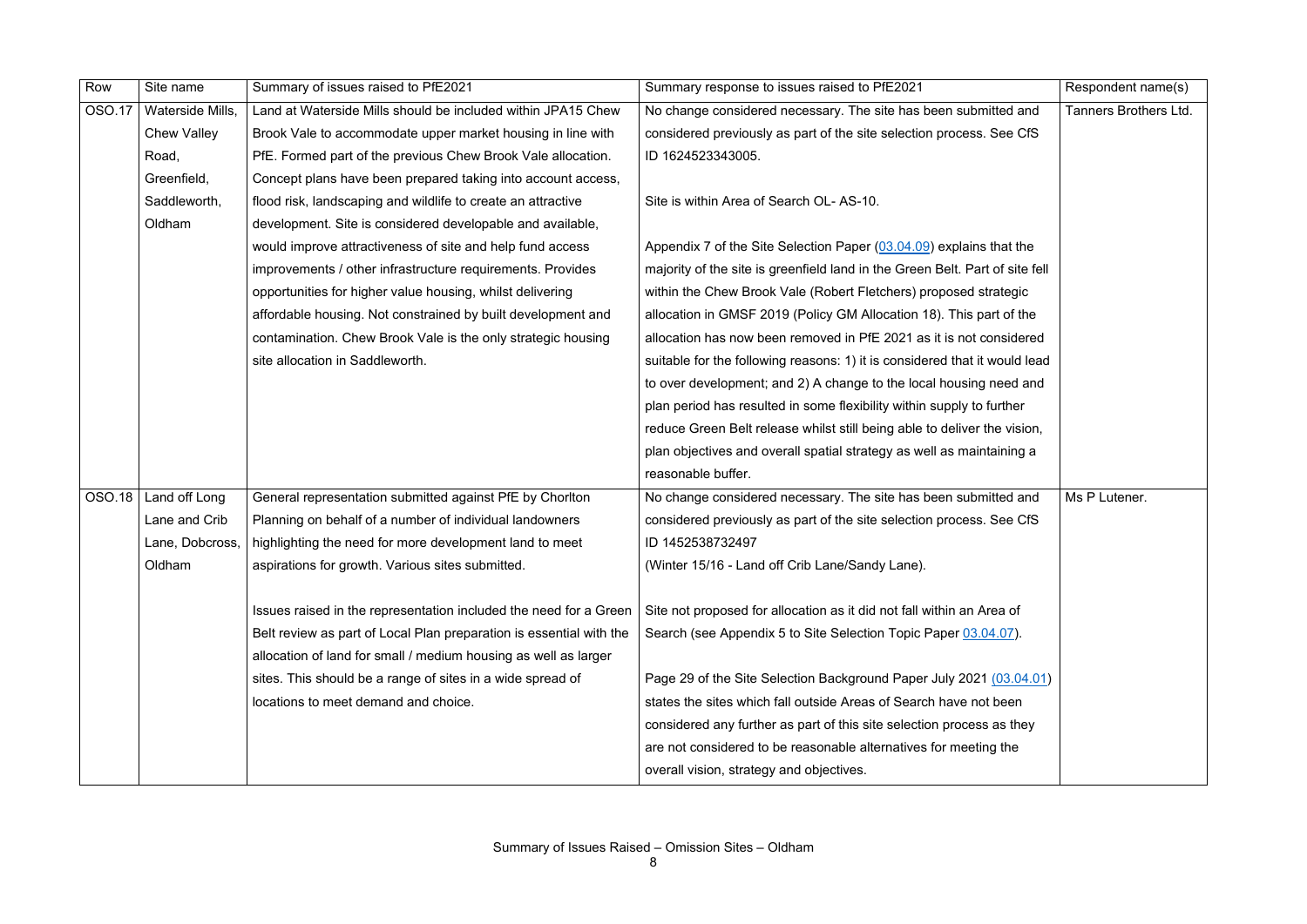| Row           | Site name             | Summary of issues raised to PfE2021                                 | Summary response to issues raised to PfE2021                             | Respondent name(s) |
|---------------|-----------------------|---------------------------------------------------------------------|--------------------------------------------------------------------------|--------------------|
| OSO.19        | Land at               | General representation submitted against PfE by Chorlton            | No change considered necessary. The site has been submitted and          | Mr I Corbett       |
|               | Denshaw Vale,         | Planning on behalf of a number of individual landowners             | considered previously as part of the site selection process. See CfS     |                    |
|               | Denshaw               | highlighting the need for more development land to meet             | ID 1452529055654 (Winter 15/16).                                         |                    |
|               |                       | aspirations for growth. Various sites submitted.                    |                                                                          |                    |
|               |                       |                                                                     | Site not proposed for allocation as it did not fall within an Area of    |                    |
|               |                       | Issues raised in the representation included the need for a Green   | Search (see Appendix 5 to Site Selection Topic Paper (03.04.07).         |                    |
|               |                       | Belt review as part of Local Plan preparation is essential with the |                                                                          |                    |
|               |                       | allocation of land for small / medium housing as well as larger     | Page 29 of the Site Selection Background Paper July 2021 (03.04.01)      |                    |
|               |                       | sites. This should be a range of sites in a wide spread of          | states the sites which fall outside Areas of Search have not been        |                    |
|               |                       | locations to meet demand and choice.                                | considered any further as part of this site selection process as they    |                    |
|               |                       |                                                                     | are not considered.                                                      |                    |
| <b>OSO.20</b> | <b>Acres Farm</b>     | General representation submitted against PfE by Chorlton            | No change considered necessary. New site not previously submitted.       | E. Connell         |
|               | Land                  | Planning on behalf of a number of individual landowners             | Falls within Areas of Search OLRO-AS-1. Site forms part of Policy JP     |                    |
|               |                       | highlighting the need for more development land to meet             | Allocation 2 Stakehill.                                                  |                    |
|               |                       | aspirations for growth. Various sites submitted.                    |                                                                          |                    |
|               |                       |                                                                     |                                                                          |                    |
|               |                       | Issues raised in the representation included the need for a Green   |                                                                          |                    |
|               |                       | Belt review as part of Local Plan preparation is essential with the |                                                                          |                    |
|               |                       | allocation of land for small / medium housing as well as larger     |                                                                          |                    |
|               |                       | sites. This should be a range of sites in a wide spread of          |                                                                          |                    |
|               |                       | locations to meet demand and choice.                                |                                                                          |                    |
|               |                       |                                                                     |                                                                          |                    |
| <b>OSO.21</b> | Stakehill             | The site was submitted as an alternative to the Stakehill           | No change considered necessary. The site in question already forms       | Save Chadderton    |
|               | <b>Industrial Est</b> | Allocation (JPA2) as the respondent believes that there are         | part of the GM land supply for employment floorspace as can be           | Greenbelt          |
|               |                       | current vacancies,                                                  | found on Mapping GM and in the Employment Land Supply (Industry          |                    |
|               |                       | including some very large units. This site has a history of poor    | & Warehousing) [03.03.02].                                               |                    |
|               |                       | occupancy and since opening several decades ago demand has          |                                                                          |                    |
|               |                       | been an ongoing issue.                                              | The Site Selection Background Paper [03.04.01] sets out the process      |                    |
|               |                       |                                                                     | used to consider the suitability of sites that had been put forward as   |                    |
|               |                       |                                                                     | potential locations for development. This included the identification of |                    |
|               |                       |                                                                     | Areas of Search to inform whether a site could be considered to be a     |                    |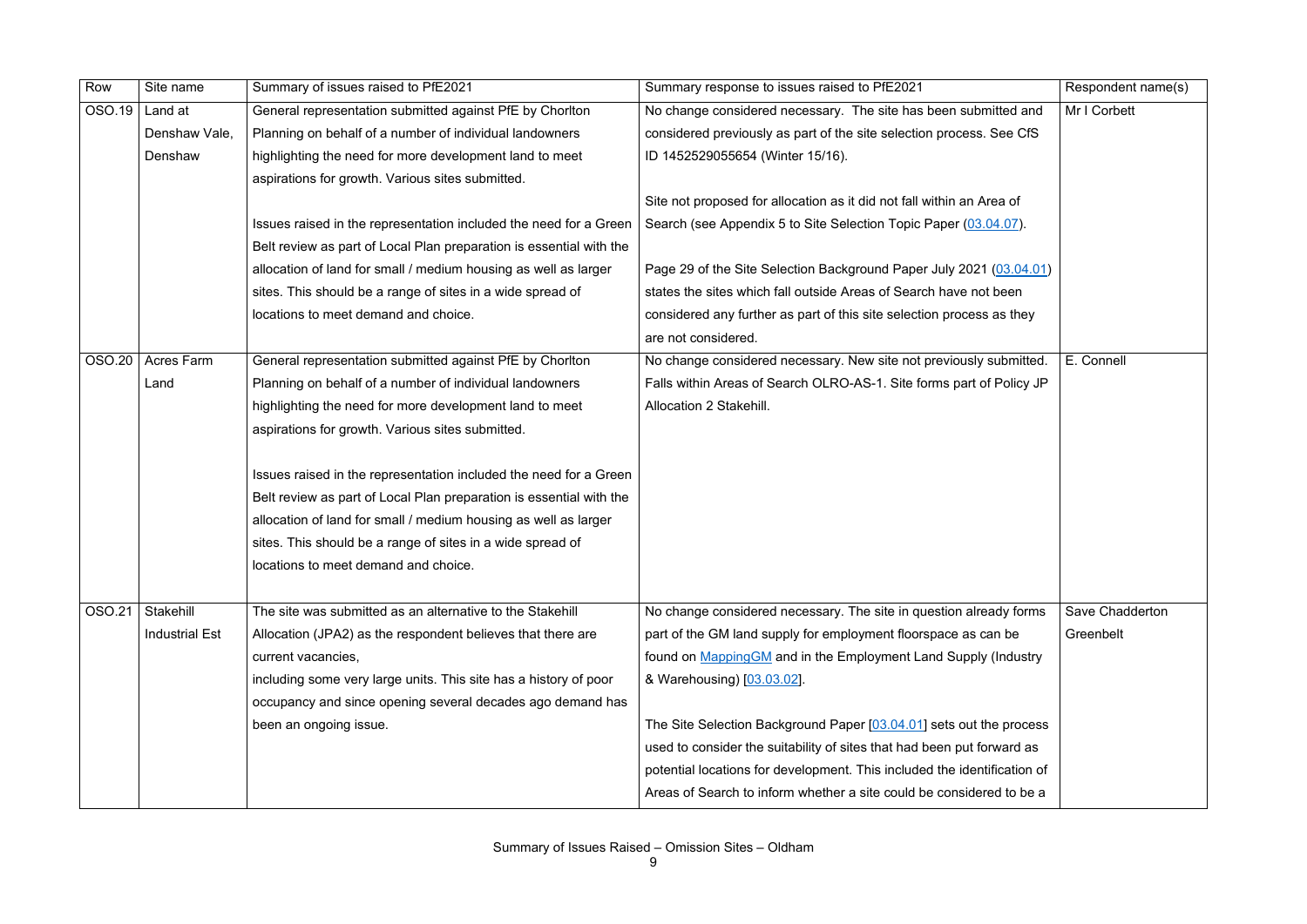| Row           | Site name                | Summary of issues raised to PfE2021                                          | Summary response to issues raised to PfE2021                              | Respondent name(s) |
|---------------|--------------------------|------------------------------------------------------------------------------|---------------------------------------------------------------------------|--------------------|
|               |                          |                                                                              | reasonable alternative. The site falls outside of the identified Areas of |                    |
|               |                          |                                                                              | Search and, as such, is considered out of scope.                          |                    |
| <b>OSO.22</b> | Foxdenton                | Respondent has put forward this site as an alternative to the                | The site in question already forms part of the GM land supply for         | Save Chadderton    |
|               | <b>Industrial Estate</b> | allocation at Stakehill (JPA2) as they claim that there is                   | employment floorspace as can be found on MappingGM and in the             | Greenbelt          |
|               |                          | approximately 45ha of warehousing floor space available                      | Employment Land Supply (Industry & Warehousing) [03.03.02].               |                    |
|               |                          |                                                                              |                                                                           |                    |
|               |                          |                                                                              | The Site Selection Background Paper [03.04.01] sets out the process       |                    |
|               |                          |                                                                              | used to consider the suitability of sites that had been put forward as    |                    |
|               |                          |                                                                              | potential locations for development. This included the identification of  |                    |
|               |                          |                                                                              | Areas of Search to inform whether a site could be considered to be a      |                    |
|               |                          |                                                                              | reasonable alternative. The site falls outside of the identified Areas of |                    |
|               |                          |                                                                              | Search and, as such, is considered out of scope.                          |                    |
| <b>OSO.23</b> | BEA 3                    | Respondent has put forward this site as an alternative to the                | The site in question already forms part of the GM land supply for         | Save Chadderton    |
|               | Greengate /              | allocation at Stakehill (JPA2) as the site falls within the                  | employment floorspace as can be found on MappingGM and in the             | Greenbelt          |
|               | <b>Broadgate</b>         | Chadderton Central and Chadderton South wards with                           | Employment Land Supply (Industry & Warehousing) [03.03.02].               |                    |
|               |                          | approximately 185.89ha of warehousing floorspace available                   |                                                                           |                    |
|               |                          |                                                                              | The Site Selection Background Paper [03.04.01] sets out the process       |                    |
|               |                          |                                                                              | used to consider the suitability of sites that had been put forward as    |                    |
|               |                          |                                                                              | potential locations for development. This included the identification of  |                    |
|               |                          |                                                                              | Areas of Search to inform whether a site could be considered to be a      |                    |
|               |                          |                                                                              | reasonable alternative. The site falls outside of the identified Areas of |                    |
|               |                          |                                                                              | Search and, as such, out of scope.                                        |                    |
| <b>OSO.24</b> | Broadway                 | Respondent has put forward this site as an alternative to the                | The site in question already forms part of the GM land supply for         | Save Chadderton    |
|               | Green (Central           | allocation at Stakehill (JPA2). The Broadway Green site (Central             | employment floorspace as can be found on MappingGM and in the             | Greenbelt          |
|               | Chadderton)              | Chadderton) has outline consent for up to 65,000 sqm of<br>employment space. | Employment Land Supply (Industry & Warehousing) [03.03.02].               |                    |
|               |                          |                                                                              | The Site Selection Background Paper [03.04.01] sets out the process       |                    |
|               |                          |                                                                              | used to consider the suitability of sites that had been put forward as    |                    |
|               |                          |                                                                              | potential locations for development. This included the identification of  |                    |
|               |                          |                                                                              | Areas of Search to inform whether a site could be considered to be a      |                    |
|               |                          |                                                                              | reasonable alternative. The site falls outside of the identified Areas of |                    |
|               |                          |                                                                              | Search and, as such, is out of scope.                                     |                    |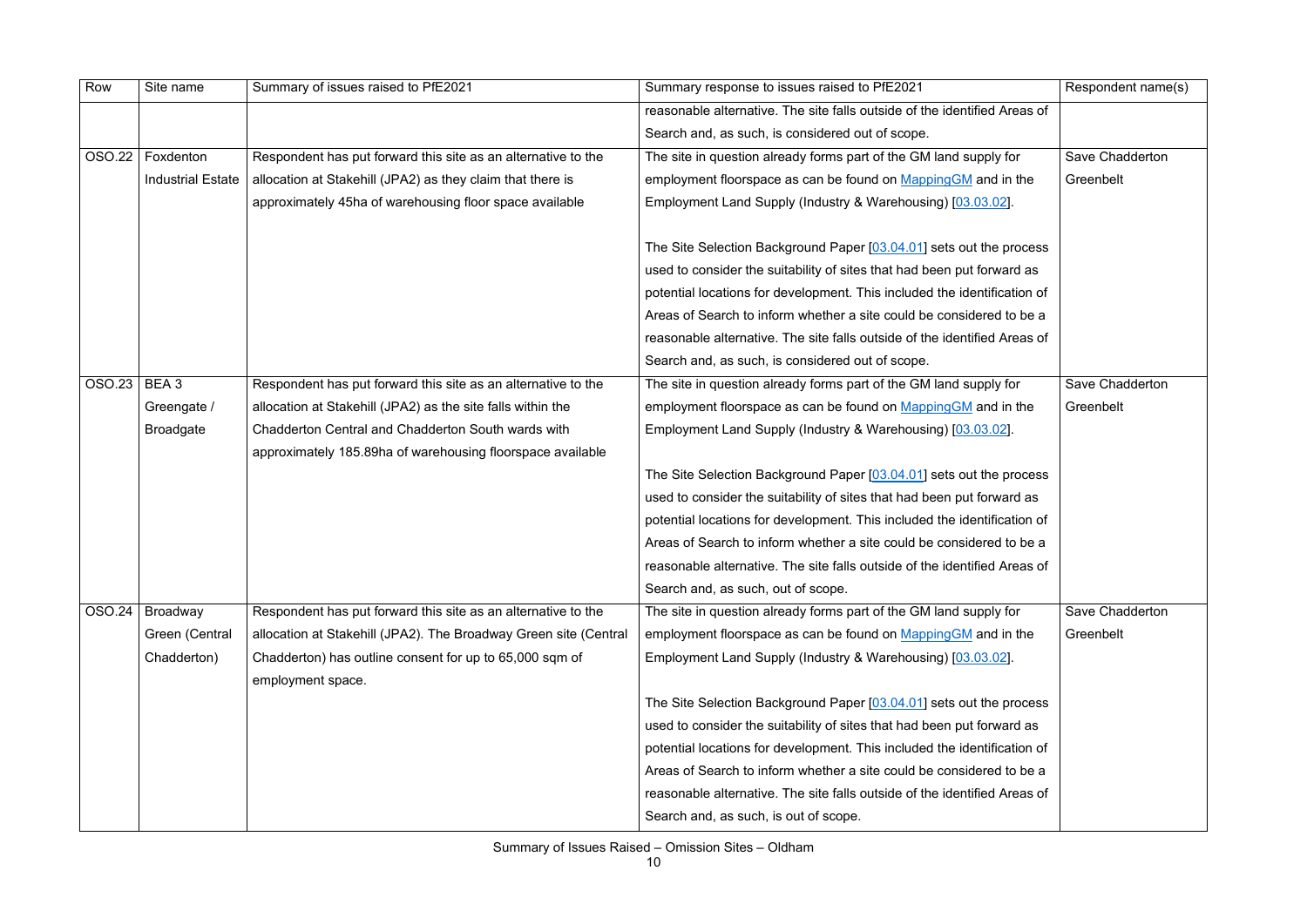| Row              | Site name         | Summary of issues raised to PfE2021                           | Summary response to issues raised to PfE2021                              | Respondent name(s) |
|------------------|-------------------|---------------------------------------------------------------|---------------------------------------------------------------------------|--------------------|
| OSO.25           | <b>White Moss</b> | Respondent has put forward this site as an alternative to the | The site in question already forms part of the GM land supply for         | Save Chadderton    |
|                  | View,             | allocation at Stakehill (JPA2)                                | employment floorspace as can be found on MappingGM and in the             | Greenbelt          |
|                  | Greengate         |                                                               | Employment Land Supply (Industry & Warehousing) [03.03.02].               |                    |
|                  | Chadderton        |                                                               |                                                                           |                    |
|                  |                   |                                                               | The Site Selection Background Paper [03.04.01] sets out the process       |                    |
|                  |                   |                                                               | used to consider the suitability of sites that had been put forward as    |                    |
|                  |                   |                                                               | potential locations for development. This included the identification of  |                    |
|                  |                   |                                                               | Areas of Search to inform whether a site could be considered to be a      |                    |
|                  |                   |                                                               | reasonable alternative. The site falls outside of the identified Areas of |                    |
|                  |                   |                                                               | Search and, as such, is considered out of scope.                          |                    |
| OSO.26           | Land at           | Respondent has put forward this site as an alternative to the | The site in question already forms part of the GM land supply for         | Save Chadderton    |
|                  | Greenside Way,    | allocation at Stakehill (JPA2)                                | employment floorspace as can be found on MappingGM and in the             | Greenbelt          |
|                  | Chadderton        |                                                               | Employment Land Supply (Industry & Warehousing) [03.03.02].               |                    |
|                  |                   |                                                               |                                                                           |                    |
|                  |                   |                                                               | The Site Selection Background Paper [03.04.01] sets out the process       |                    |
|                  |                   |                                                               | used to consider the suitability of sites that had been put forward as    |                    |
|                  |                   |                                                               | potential locations for development. This included the identification of  |                    |
|                  |                   |                                                               | Areas of Search to inform whether a site could be considered to be a      |                    |
|                  |                   |                                                               | reasonable alternative. The site falls outside of the identified Areas of |                    |
|                  |                   |                                                               | Search and, as such, is considered to be out of scope.                    |                    |
| $OSO.27$ Land at |                   | Respondent has put forward this site as an alternative to the | The site in question already forms part of the GM land supply for         | Save Chadderton    |
|                  | Greengate,        | allocation at Stakehill (JPA2)                                | employment floorspace as can be found on MappingGM and in the             | Greenbelt          |
|                  | Chadderton        |                                                               | Employment Land Supply (Industry & Warehousing) [03.03.02].               |                    |
|                  |                   |                                                               |                                                                           |                    |
|                  |                   |                                                               | The Site Selection Background Paper [03.04.01] sets out the process       |                    |
|                  |                   |                                                               | used to consider the suitability of sites that had been put forward as    |                    |
|                  |                   |                                                               | potential locations for development. This included the identification of  |                    |
|                  |                   |                                                               | Areas of Search to inform whether a site could be considered to be a      |                    |
|                  |                   |                                                               | reasonable alternative. The site falls outside of the identified Areas of |                    |
|                  |                   |                                                               | Search and, as such, is considered to be out of scope of the plan.        |                    |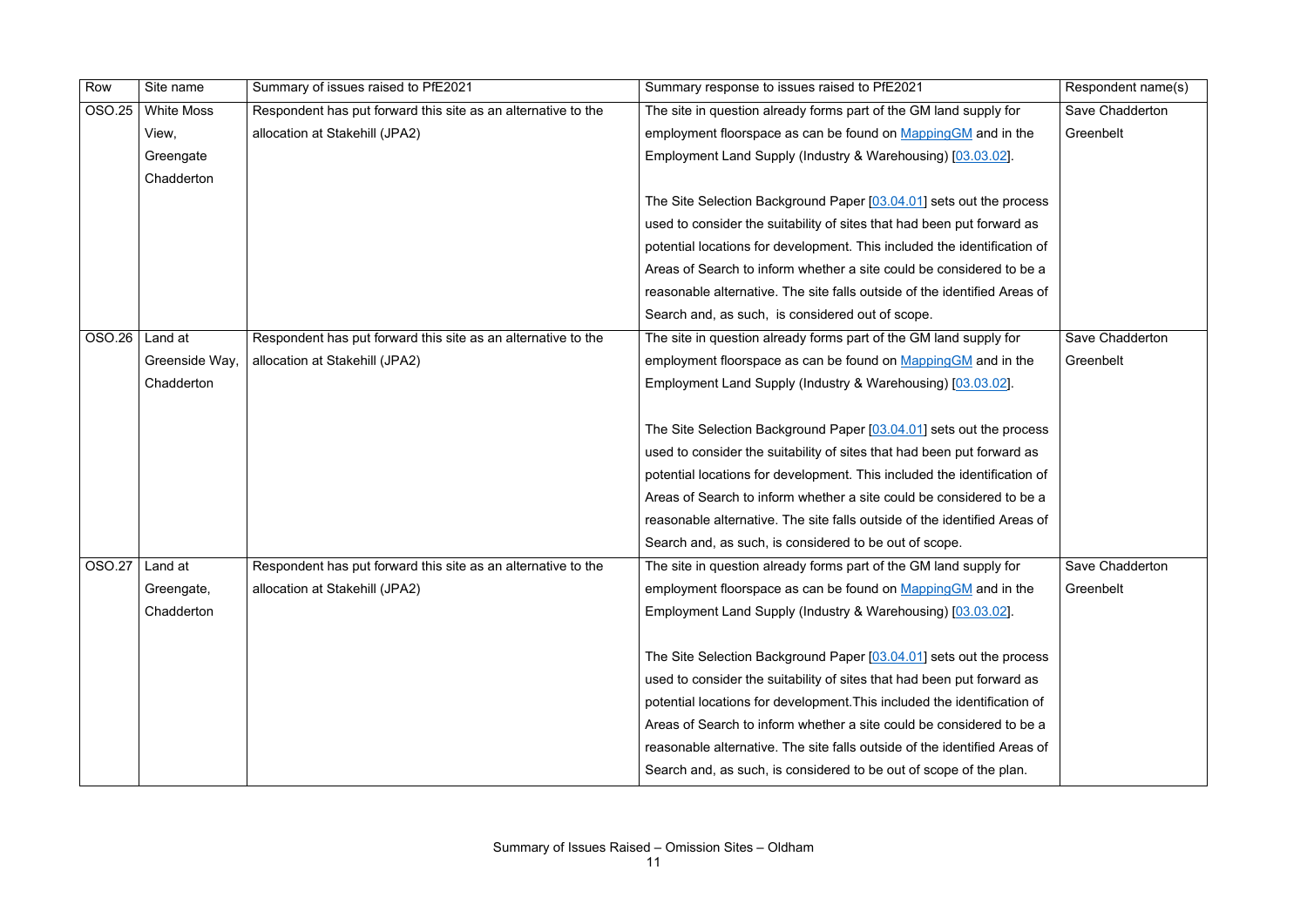| Row           | Site name             | Summary of issues raised to PfE2021                           | Summary response to issues raised to PfE2021                              | Respondent name(s) |
|---------------|-----------------------|---------------------------------------------------------------|---------------------------------------------------------------------------|--------------------|
| <b>OSO.28</b> | Land at Moston        | Respondent has put forward this site as an alternative to the | The site in question already forms part of the GM land supply for         | Save Chadderton    |
|               | Road,                 | allocation at Stakehill (JPA2).                               | employment floorspace as can be found on MappingGM and in the             | Greenbelt          |
|               | Chadderton            |                                                               | Employment Land Supply (Industry & Warehousing) [03.03.02].               |                    |
|               |                       |                                                               |                                                                           |                    |
|               |                       |                                                               | The Site Selection Background Paper [03.04.01] sets out the process       |                    |
|               |                       |                                                               | used to consider the suitability of sites that had been put forward as    |                    |
|               |                       |                                                               | potential locations for development. This included the identification of  |                    |
|               |                       |                                                               | Areas of Search to inform whether a site could be considered to be a      |                    |
|               |                       |                                                               | reasonable alternative. The site falls outside of the identified Areas of |                    |
|               |                       |                                                               | Search and, as such, is considered to be out of scope.                    |                    |
| OSO.29        | Land at               | Respondent has put forward this site as an alternative to the | The site in question already forms part of the GM land supply for         | Save Chadderton    |
|               | Junction Mill /       | allocation at Stakehill (JPA2)                                | employment floorspace as can be found on MappingGM and in the             | Greenbelt          |
|               | Foxdenton             |                                                               | Employment Land Supply (Industry & Warehousing) [03.03.02].               |                    |
|               | Lane,                 |                                                               |                                                                           |                    |
|               | Chadderton            |                                                               | The Site Selection Background Paper [03.04.01] sets out the process       |                    |
|               |                       |                                                               | used to consider the suitability of sites that had been put forward as    |                    |
|               |                       |                                                               | potential locations for development. This included the identification of  |                    |
|               |                       |                                                               | Areas of Search to inform whether a site could be considered to be a      |                    |
|               |                       |                                                               | reasonable alternative. The site falls outside of the identified Areas of |                    |
|               |                       |                                                               | Search and, as such, is considered to be out of scope.                    |                    |
|               |                       |                                                               |                                                                           |                    |
| OSO.30        | Causeway              | Respondent has put forward this site as an alternative to the | The site in question already forms part of the GM land supply for         | Save Chadderton    |
|               | North, Oldham         | allocation at Stakehill (JPA2)                                | employment floorspace as can be found on MappingGM and in the             | Greenbelt          |
|               | <b>Broadway</b>       |                                                               | Employment Land Supply (Industry & Warehousing) [03.03.02].               |                    |
|               | <b>Business Park,</b> |                                                               |                                                                           |                    |
|               | Chadderton            |                                                               | The Site Selection Background Paper [03.04.01] sets out the process       |                    |
|               |                       |                                                               | used to consider the suitability of sites that had been put forward as    |                    |
|               |                       |                                                               | potential locations for development. This included the identification of  |                    |
|               |                       |                                                               | Areas of Search to inform whether a site could be considered to be a      |                    |
|               |                       |                                                               | reasonable alternative. The site falls outside of the identified Areas of |                    |
|               |                       |                                                               | Search and, as such, is considered to be out of scope                     |                    |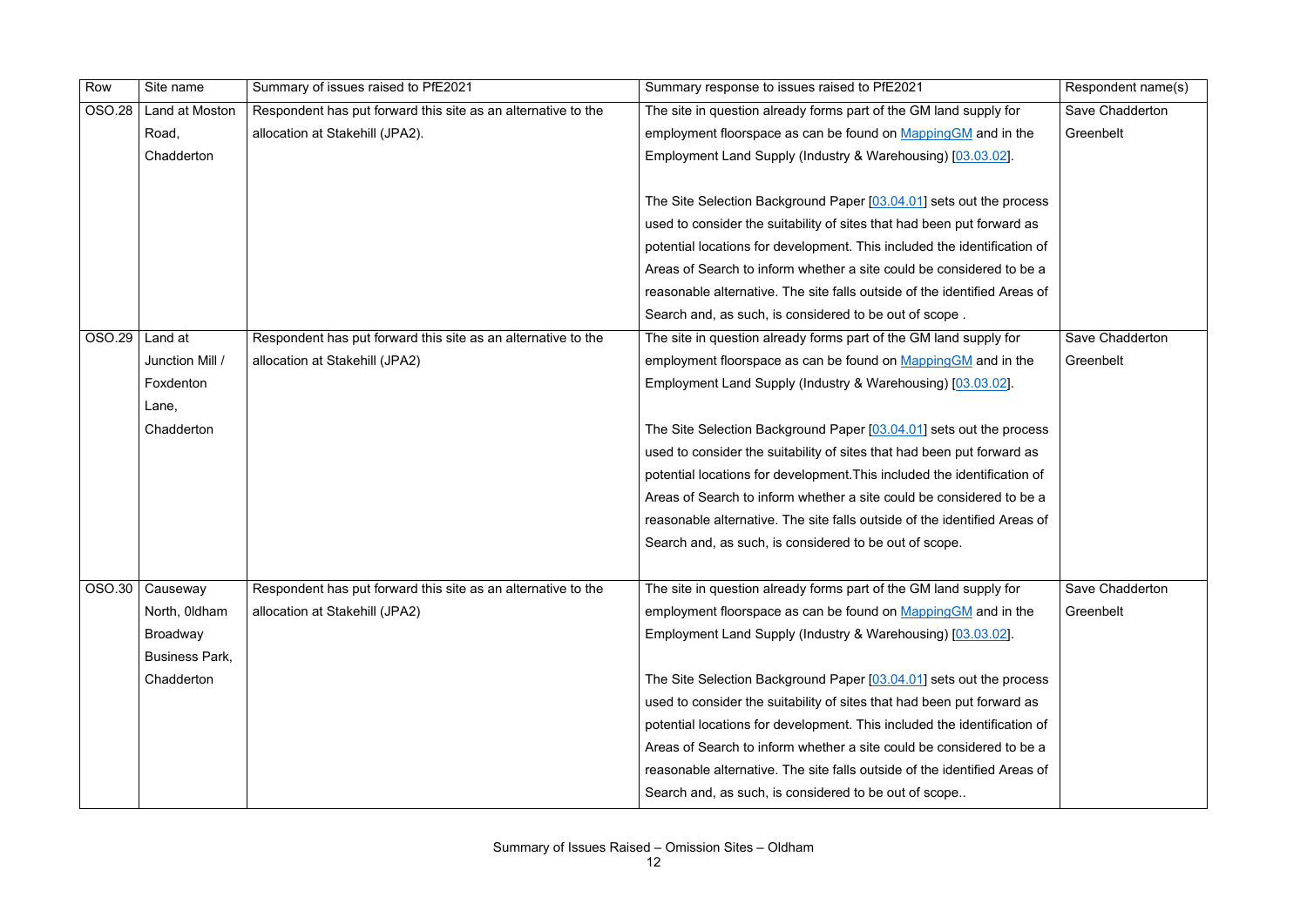| Row           | Site name             | Summary of issues raised to PfE2021                           | Summary response to issues raised to PfE2021                              | Respondent name(s)     |
|---------------|-----------------------|---------------------------------------------------------------|---------------------------------------------------------------------------|------------------------|
| OSO.31        | Land at Oldham        | Respondent has put forward this site as an alternative to the | The site in question already forms part of the GM land supply for         | Save Chadderton        |
|               | Broadway,             | allocation at Stakehill (JPA2)                                | employment floorspace as can be found on MappingGM and in the             | Greenbelt              |
|               | Chadderton            |                                                               | Employment Land Supply (Industry & Warehousing) [03.03.02].               |                        |
|               |                       |                                                               |                                                                           |                        |
|               |                       |                                                               | The Site Selection Background Paper [03.04.01] sets out the process       |                        |
|               |                       |                                                               | used to consider the suitability of sites that had been put forward as    |                        |
|               |                       |                                                               | potential locations for development. This included the identification of  |                        |
|               |                       |                                                               | Areas of Search to inform whether a site could be considered to be a      |                        |
|               |                       |                                                               | reasonable alternative. The site falls outside of the identified Areas of |                        |
|               |                       |                                                               | Search and, as such, is considered to be out of scope.                    |                        |
| <b>OSO.32</b> | Oldham                | Respondent has put forward this site as an alternative to the | The site in question already forms part of the GM land supply for         | <b>Save Chadderton</b> |
|               | <b>Broadway</b>       | allocation at Stakehill (JPA2)                                | employment floorspace as can be found on Mapping GM and in the            | Greenbelt              |
|               | <b>Business Park,</b> |                                                               | Employment Land Supply (Industry & Warehousing) [03.03.02].               |                        |
|               | Chadderton            |                                                               |                                                                           |                        |
|               |                       |                                                               | The Site Selection Background Paper [03.04.01] sets out the process       |                        |
|               |                       |                                                               | used to consider the suitability of sites that had been put forward as    |                        |
|               |                       |                                                               | potential locations for development.                                      |                        |
|               |                       |                                                               |                                                                           |                        |
|               |                       |                                                               | This included the identification of Areas of Search to inform whether a   |                        |
|               |                       |                                                               | site could be considered to be a reasonable alternative. The site falls   |                        |
|               |                       |                                                               | outside of the identified Areas of Search and, as such, is considered     |                        |
|               |                       |                                                               | to be out of scope.                                                       |                        |
| <b>OSO.33</b> | Gateway               | Respondent has put forward this site as an alternative to the | The site in question already forms part of the GM land supply for         | Save Chadderton        |
|               | Crescent,             | allocation at Stakehill (JPA2)                                | employment floorspace as can be found on MappingGM and in the             | Greenbelt              |
|               | Oldham                |                                                               | Employment Land Supply (Industry & Warehousing) [03.03.02].               |                        |
|               | <b>Broadway</b>       |                                                               |                                                                           |                        |
|               | <b>Business</b>       |                                                               | The Site Selection Background Paper [03.04.01] sets out the process       |                        |
|               | Park,                 |                                                               | used to consider the suitability of sites that had been put forward as    |                        |
|               | Chadderton            |                                                               | potential locations for development. This included the identification of  |                        |
|               |                       |                                                               | Areas of Search to inform whether a site could be considered to be a      |                        |
|               |                       |                                                               | reasonable alternative. The site falls outside of the identified Areas of |                        |
|               |                       |                                                               | Search and, as such, is considered to be out of scope of the plan.        |                        |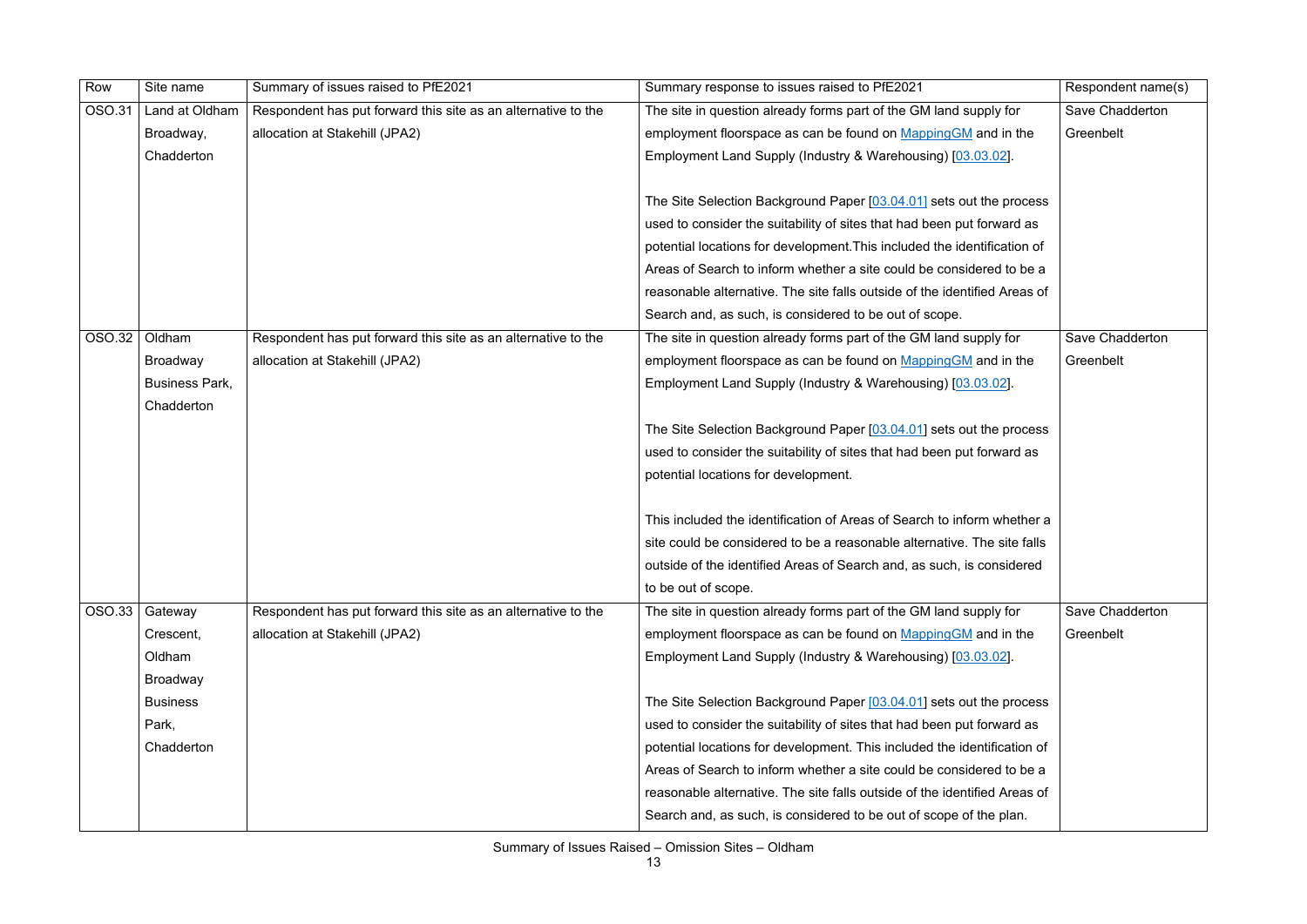| Row           | Site name             | Summary of issues raised to PfE2021                              | Summary response to issues raised to PfE2021                              | Respondent name(s)   |
|---------------|-----------------------|------------------------------------------------------------------|---------------------------------------------------------------------------|----------------------|
| <b>OSO.34</b> | Gateway               | Respondent has put forward this site as an alternative to the    | The site in question already forms part of the GM land supply for         | Save Chadderton      |
|               | Crescent,             | allocation at Stakehill (JPA2)                                   | employment floorspace as can be found on MappingGM and in the             | Greenbelt            |
|               | Oldham                |                                                                  | Employment Land Supply (Industry & Warehousing) [03.03.02].               |                      |
|               | <b>Broadway</b>       |                                                                  |                                                                           |                      |
|               | <b>Business</b>       |                                                                  | The Site Selection Background Paper [03.04.01] sets out the process       |                      |
|               | Park,                 |                                                                  | used to consider the suitability of sites that had been put forward as    |                      |
|               | Chadderton            |                                                                  | potential locations for development. This included the identification of  |                      |
|               |                       |                                                                  | Areas of Search to inform whether a site could be considered to be a      |                      |
|               |                       |                                                                  | reasonable alternative. The site falls outside of the identified Areas of |                      |
|               |                       |                                                                  | Search and, as such, is considered to be out of scope.                    |                      |
| <b>OSO.35</b> | Oldham                | Respondent has put forward this site as an alternative to the    | The site in question already forms part of the GM land supply for         | Save Chadderton      |
|               | <b>Broadway</b>       | allocation at Stakehill (JPA2)                                   | employment floorspace as can be found on MappingGM and in the             | Greenbelt            |
|               | <b>Business Park,</b> |                                                                  | Employment Land Supply (Industry & Warehousing) [03.03.02].               |                      |
|               | Chadderton,           |                                                                  |                                                                           |                      |
|               | Oldham                |                                                                  | The Site Selection Background Paper [03.04.01] sets out the process       |                      |
|               |                       |                                                                  | used to consider the suitability of sites that had been put forward as    |                      |
|               |                       |                                                                  | potential locations for development. This included the identification of  |                      |
|               |                       |                                                                  | Areas of Search to inform whether a site could be considered to be a      |                      |
|               |                       |                                                                  | reasonable alternative. The site falls outside of the identified Areas of |                      |
|               |                       |                                                                  | Search and, as such, is considered to be out of scope.                    |                      |
|               | $OSO.36$   Ram Mill,  | Respondent has put forward this site as an alternative to the    | The site in question already forms part of the GM land supply for         | Save Chadderton      |
|               | Gordon Street,        | allocation at Stakehill (JPA2)                                   | employment floorspace as can be found on Mapping GM and in the            | Greenbelt            |
|               | Chadderton            |                                                                  | Employment Land Supply (Industry & Warehousing) [03.03.02].               |                      |
|               |                       |                                                                  |                                                                           |                      |
|               |                       |                                                                  | The Site Selection Background Paper [03.04.01] sets out the process       |                      |
|               |                       |                                                                  | used to consider the suitability of sites that had been put forward as    |                      |
|               |                       |                                                                  | potential locations for development. This included the identification of  |                      |
|               |                       |                                                                  | Areas of Search to inform whether a site could be considered to be a      |                      |
|               |                       |                                                                  | reasonable alternative. The site falls outside of the identified Areas of |                      |
|               |                       |                                                                  | Search and, as such, is considered to be out of scope of the plan.        |                      |
| <b>OSO.37</b> | Hanging               | Respondents object to the removal of the site as a strategic     | As set out in Site Selection Background Paper - Appendix 7 Summary        | Peel L&P Investments |
|               | Chadder               | allocation. The site was identified as an allocation in the GMSF | of Planning Assessment [03.04.09] the proposed strategic allocation       | (North) Ltd          |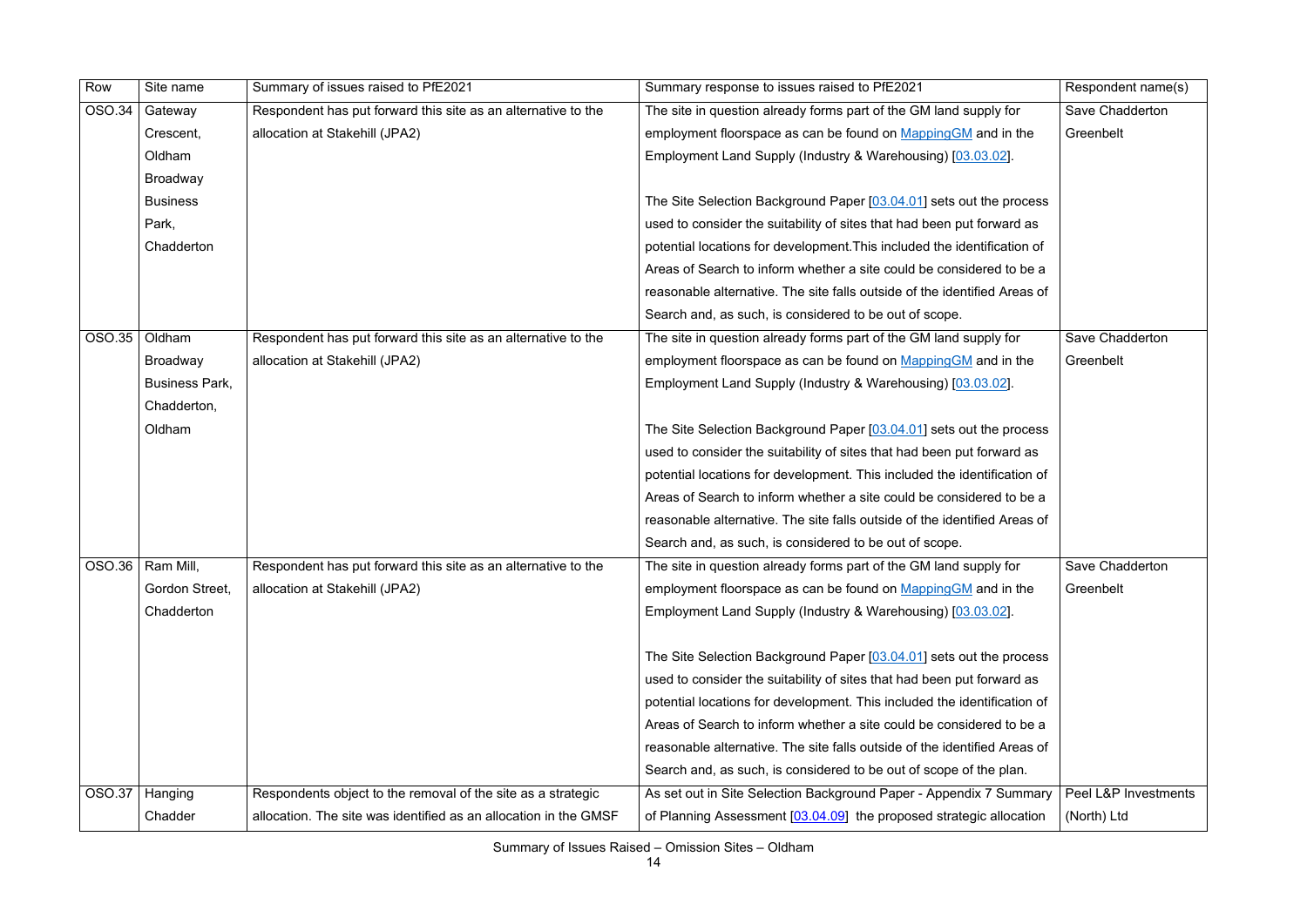| Row    | Site name | Summary of issues raised to PfE2021                                     | Summary response to issues raised to PfE2021                             | Respondent name(s)  |
|--------|-----------|-------------------------------------------------------------------------|--------------------------------------------------------------------------|---------------------|
|        |           | consultation document published in October 2020, but it has not         | at Hanging Chadder was removed as part of PfE 2021. The allocation       |                     |
|        |           | been carried forward into PfE. The GMSF previously identified           | was removed for the following reasons: 1) it is considered that it       | The Connell Group   |
|        |           | that it could deliver around 285 homes.                                 | would lead to over development; and 2) A change to the local housing     |                     |
|        |           |                                                                         | need and plan period has resulted in some flexibility within supply to   | Ms D Vick           |
|        |           | Representation provides justification as to why site should be          | further reduce Green Belt release whilst still being able to deliver the |                     |
|        |           | allocated -                                                             | vision, plan objectives and overall spatial strategy as well as          |                     |
|        |           | a more balanced housing offer is needed; site would provide             | maintaining a reasonable buffer.                                         |                     |
|        |           | homes of exceptional quality to attract and retain highly skilled       | Further information is also set out in the Hanging Chadder Topic         |                     |
|        |           | workers to the local area, in accordance with the strategic             | Paper which also sets out the rationale for the site's removal from the  |                     |
|        |           | objectives of PfE; there are no site constraints; it is highly          | 2021 PfE Plan                                                            |                     |
|        |           | accessible by public transport and has access to the motorway           | [10.05.39]                                                               |                     |
|        |           | network; within close proximity of a number of amenities and            |                                                                          |                     |
|        |           | services including schools, supermarkets, health facilities and         |                                                                          |                     |
|        |           | leisure opportunities.                                                  |                                                                          |                     |
|        |           |                                                                         |                                                                          |                     |
|        |           | An illustrative masterplan and site ownership map is provided           |                                                                          |                     |
|        |           | with representation.                                                    |                                                                          |                     |
|        |           |                                                                         |                                                                          |                     |
|        |           | The site would not result in significant Green Belt harm.               |                                                                          |                     |
|        |           | Exceptional circumstances exist to justify releasing the site from      |                                                                          |                     |
|        |           | the Green Belt. The site makes limited contribution to the              |                                                                          |                     |
|        |           | purposes of Green Belt and its development would constitute a           |                                                                          |                     |
|        |           | rounding off of the existing urban area to clear and defensible         |                                                                          |                     |
|        |           | long-term boundaries.                                                   |                                                                          |                     |
|        |           |                                                                         |                                                                          |                     |
|        |           |                                                                         |                                                                          |                     |
| OSO.38 | Hanging   | Respondent raises concerns in relation to flooding of the site.         | As set out in Site Selection Background Paper - Appendix 7 Summary       | Save Royton's Green |
|        | Chadder   | SFRA fails to reflect the true level of flood risk for the site and the | of Planning Assessment [03.04.09] the proposed strategic allocation      | Belt                |
|        |           | surrounding area given ongoing issues on Grasmere Road and              | at Hanging Chadder was removed as part of PfE 2021. Further              |                     |
|        |           | Firbank Primary School. Assessment that the risk of surface             | information can be found in the Hanging Chadder Allocation Topic         |                     |
|        |           | water flooding is not "significant" is considered incorrect.            | Paper [10.05.39]                                                         |                     |
|        |           | Considered that Regulation 18 consultation in 2019 was not              |                                                                          |                     |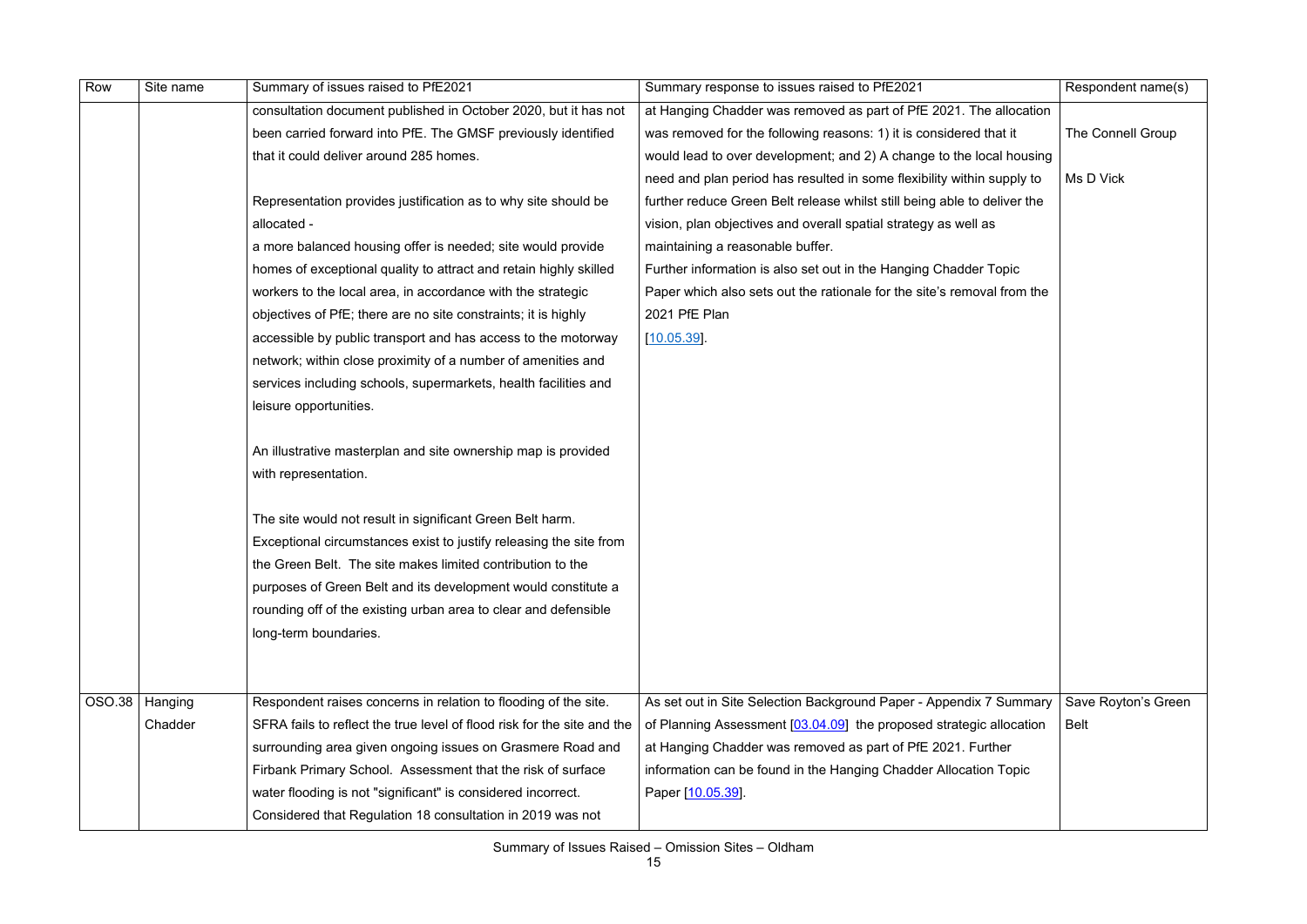| Row    | Site name      | Summary of issues raised to PfE2021                                  | Summary response to issues raised to PfE2021                             | Respondent name(s)         |
|--------|----------------|----------------------------------------------------------------------|--------------------------------------------------------------------------|----------------------------|
|        |                | legally compliant due the failure to disclose this, thereby          | Flood risk evidence relating to the site is included in the Greater      |                            |
|        |                | withholding relevant and important information from the public       | Manchester Strategic Flood Risk Assessment Level 1 Report                |                            |
|        |                | about the flood risk and the deliverability of the site. The council | [04.02.01] and associated appendices with site specific detail in the    |                            |
|        |                | should be instructed to disclose any further information that they   | Greater Manchester Strategic Flood Risk Assessment Level 1               |                            |
|        |                | have in their possession that could potentially impact on the flood  | Appendix A Oldham Interactive Maps [04.02.05], Appendix B Sites          |                            |
|        |                | risk assessments for any of the sites they have allocated, with      | Assessment Part 1 [04.02.11] and                                         |                            |
|        |                | action taken it is revealed that the SFRA is not indicative of the   | Appendix C - Development Sites Assessments Summary Reports               |                            |
|        |                | true flood risk, in the form of an assessment, withdrawal of site or | [04.02.13]                                                               |                            |
|        |                | the completion of site-specific flood risk assessment should be      |                                                                          |                            |
|        |                | carried out prior to re-designation of the Green Belt boundary.      |                                                                          |                            |
|        |                | Supporting evidence submitted.                                       |                                                                          |                            |
| OSO.39 | Land at        | Objects to removal of site (from the Draft GMSF 2019 to PfE          | The site was put forward as potential development site in a              | Joe Jaskolka               |
|        | Alderney Farm, | 2021), and the allocation of other less viable/ suitable sites,      | representation to the Draft GMSF 2016. The site also fell within an      |                            |
|        | Ripponden      | without justification.                                               | Area of Search (see the Site Selection Paper [03.04.01] for further      |                            |
|        | Road, Oldham   | Requests the site is re-allocated for development with reasons       | information). The site was proposed as a strategic allocation for up to  |                            |
|        |                | provided in terms of how sites does not perform a Green Belt         | 50 homes in the Draft GMSF 2019.                                         |                            |
|        |                | function; site comprises a small-scale logical urban extension to    |                                                                          |                            |
|        |                | Moorside; no major constraints or obstacles to delivery;             | However, the site was removed as a proposed strategic allocation in      |                            |
|        |                | locationally sustainable in terms of access to key services and      | the PfE Publication Plan 2021 (and the GMSF Draft for Approval           |                            |
|        |                | public transport.                                                    | October 2020), for the following reasons: 1) Access and highway          |                            |
|        |                |                                                                      | safety concerns; 2) Sufficient housing land supply identified to deliver |                            |
|        |                |                                                                      | the vision, plan objectives and overall spatial strategy whilst          |                            |
|        |                |                                                                      | maintaining a reasonable buffer.                                         |                            |
|        |                |                                                                      |                                                                          |                            |
| OSO.40 | Land at Ashton | Respondent sets out reasonings for the site to be re-allocated for   | As set out in Site Selection Background Paper - Appendix 7 Summary       | <b>Flemming Consulting</b> |
|        | Road/Bardsley  | around 100 homes as part of the Plan.                                | of Planning Assessment $[03.04.09]$ the site previously formed part of   | Ltd                        |
|        | Vale Avenue,   |                                                                      | the Ashton Road Corridor proposed strategic allocation (Policy GM        |                            |
|        | Oldham         | The representation is also accompanied by a vision document          | Allocation 13, 2019 Draft GMSF), which has been removed and no           |                            |
|        |                | which demonstrates the viability, suitability and deliverability of  | longer allocated. Not considered suitable for allocation for the         |                            |
|        |                | the site. Provides an opportunity to deliver high quality housing    | following reasons: 1) further evidence indicates developable area        |                            |
|        |                | in a suitable location whilst improving access to green open         | limited due to ecological constraints (SBI, priority habitat and         |                            |
|        |                | space without compromising the key functions of the Green Belt.      | protected trees), the presence of a gas mains running through the site   |                            |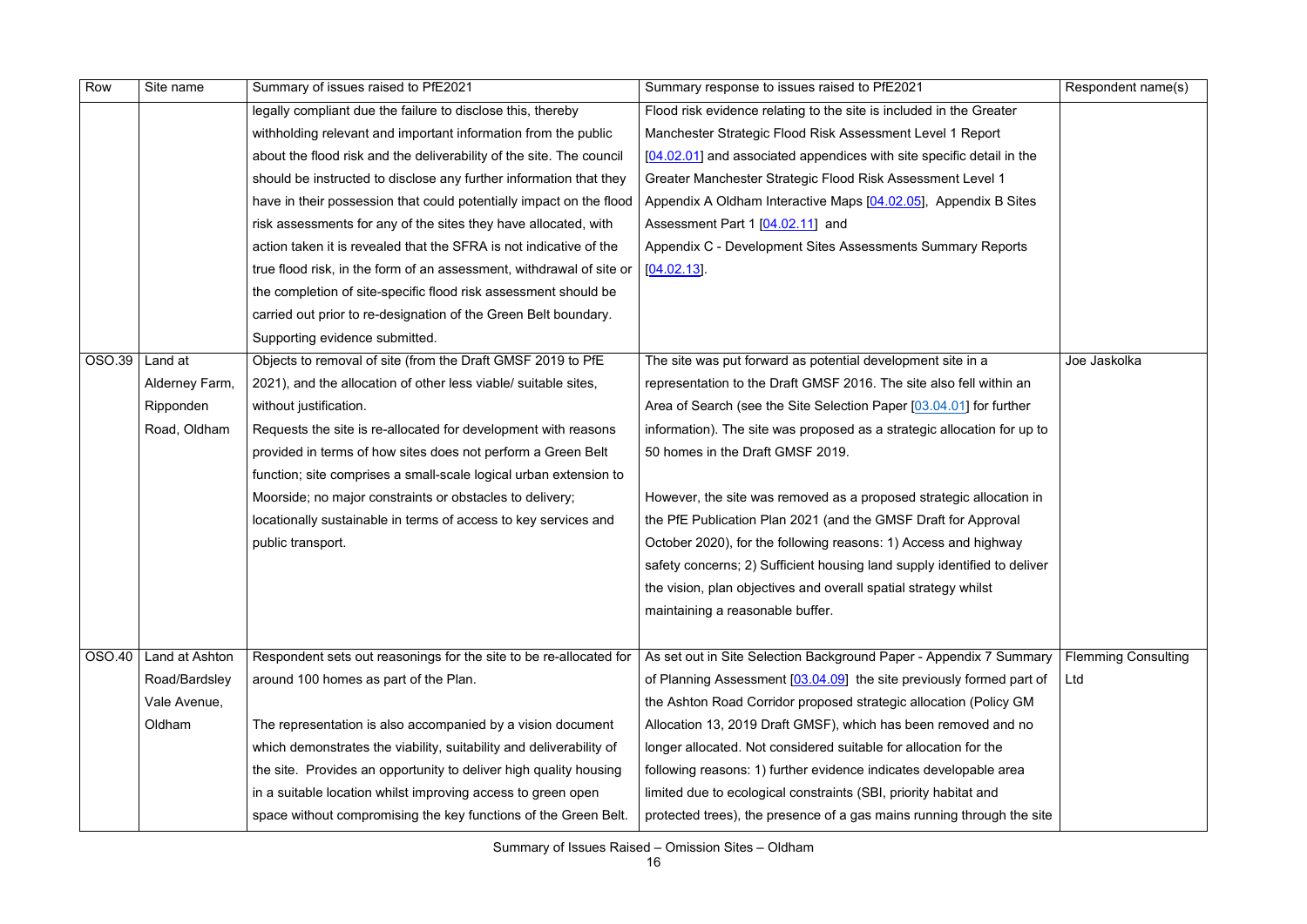| Row    | Site name             | Summary of issues raised to PfE2021                                              | Summary response to issues raised to PfE2021                             | Respondent name(s)       |
|--------|-----------------------|----------------------------------------------------------------------------------|--------------------------------------------------------------------------|--------------------------|
|        |                       | Representation addresses several site constraints of the site and                | and access and highway safety constraints.; and 2) there is sufficient   |                          |
|        |                       | various pieces of PfEs supporting evidence documents, in                         | housing land supply identified to deliver the vision, plan objectives    |                          |
|        |                       | relation to the site. Several reasons as to why the site should be               | and overall spatial strategy whilst maintaining a reasonable buffer.     |                          |
|        |                       | re-allocated, including justification against paragraphs 134-139 of              |                                                                          |                          |
|        |                       | the NPPF and that the site is capable of early delivery and would                |                                                                          |                          |
|        |                       | contribute to land supply at early stage of the plan; and the site               |                                                                          |                          |
|        |                       | meets the tests of suitability, availability and achievability.                  |                                                                          |                          |
| OSO.41 | <b>Land at Sumner</b> | The site forms part of Beal Valley Strategic Allocation Policy JP                | Land at Sumner Street (Shaw) forms part of JPA12 Beal Valley.            | <b>PD Northern Trust</b> |
|        | Street, Shaw          | Allocation 12, previously known as Beal Valley OA11 in prior                     | Details regarding JPA12 and the evidence base that has informed          | Asset Management         |
|        |                       | versions of GMSF.                                                                | policy requirements can be found in the Beal Valley Topic Paper          |                          |
|        |                       | Representation contains letter and details of support land at                    | [10.05.32]                                                               |                          |
|        |                       | Sumner Street. Points raised regarding independent access                        |                                                                          |                          |
|        |                       | arrangements; capacity that can be accommodated on this part                     |                                                                          |                          |
|        |                       | of the JPA12; requirement to contribute to Metrolink stop / Park                 |                                                                          |                          |
|        |                       | and Ride facility; deliverability - able to be developed as soon as              |                                                                          |                          |
|        |                       | possible and should come forward independently from the rest of                  |                                                                          |                          |
|        |                       | the Beal Valley allocation, as it is viable, available and                       |                                                                          |                          |
|        |                       | deliverable on its own.                                                          |                                                                          |                          |
|        |                       | Representation provides support in principle for the wider Beal                  |                                                                          |                          |
|        |                       | Valley allocation, however concerns are raised regarding                         |                                                                          |                          |
|        |                       | deliverability of the southern part of the Beal Valley given site                |                                                                          |                          |
|        |                       | constraints, development costs and linkages with JPA14<br><b>Broadbent Moss.</b> |                                                                          |                          |
| OSO.42 | Land off              | Representation states that there is no clear evidence why the                    | As stated in Appendix 7 of the Site Selection Paper (03.04.09) Land      | <b>PD Northern Trust</b> |
|        | Failsworth            | site off Failsworth Road has been removed from the allocation                    | at Woodhouses (CfS ID 1452529193572) and Land off Failsworth             | Asset Management         |
|        | Road,                 | which now only comprises one relatively small parcel at Bottom                   | Road, Medlock Road, Woodhouses (CfS ID 1453975604425)                    |                          |
|        | Woodhouses            | Field Farm (which is not of a scale worthy of allocation in a                    | included land that formed part of the Woodhouses Cluster in GMSF         |                          |
|        |                       | strategic plan). Includes site promotion document, landscape and                 | 2019 (Policy GM Allocation 22). The allocation was removed as part       |                          |
|        |                       | visual assessment and previous representations to the 2019                       | of PfE 2021 for the following reasons: 1) it is considered that it would |                          |
|        |                       | draft plan (and other supporting evidence).                                      | lead to over development; and 2) Sufficient housing land to deliver the  |                          |